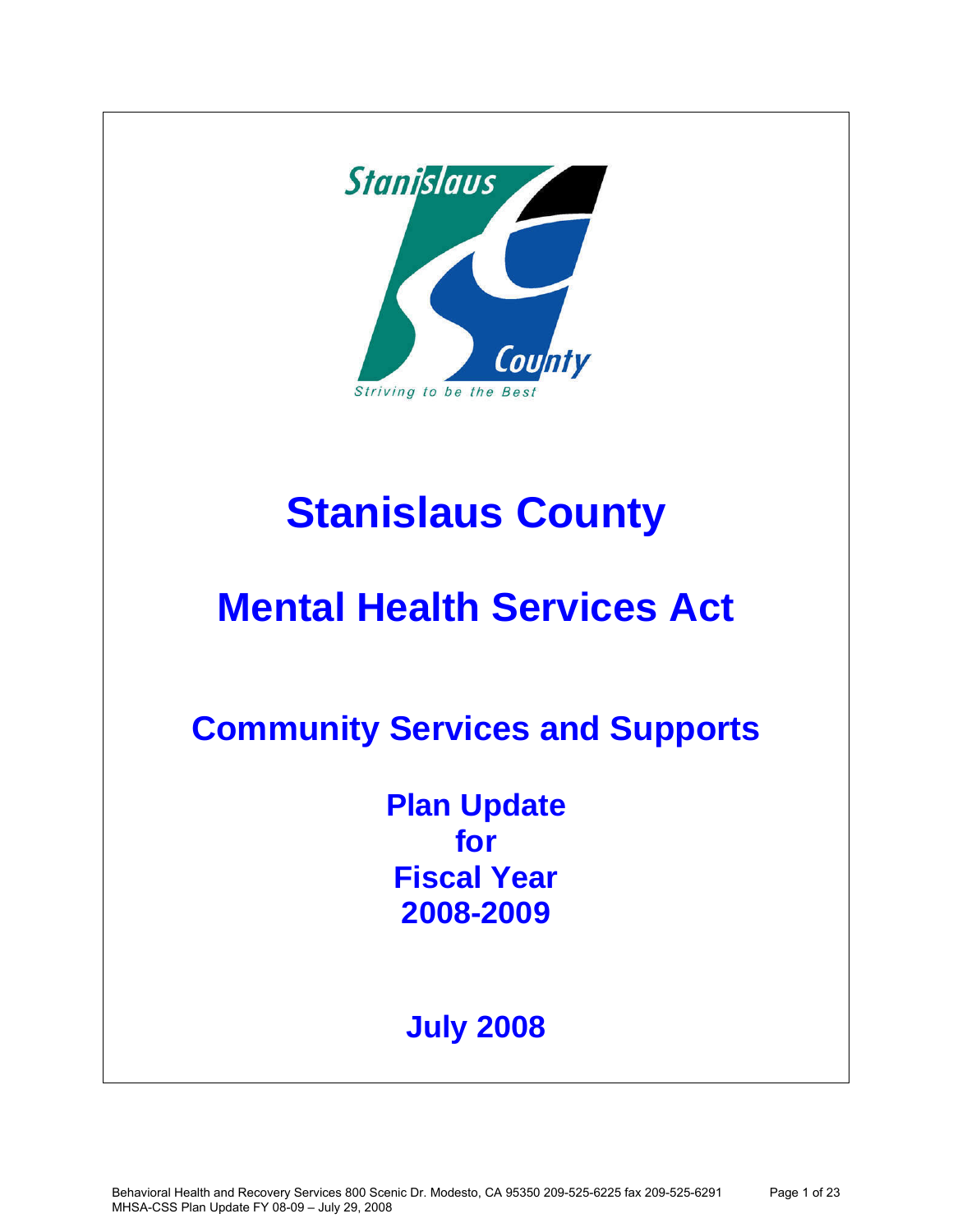### **Introduction and Overview:**

On January 24, 2006, Stanislaus County Behavioral Health and Recovery Services (BHRS) was pleased to receive approval of its Three Year Plan for MHSA Community Services and Supports from California Department of Mental Health (DMH). The approval began disbursement of the \$4.3 million dollar annual planning estimate for Fiscal Years 2005-06, 2006-07, 2007-08).

Stanislaus County has included consumer/family member input in key processes, usually involving large organizational change, for over a decade. The number of consumer, family member and members of diverse ethnic groups who participated during the planning and implementation of CSS is unprecedented in the history of Behavioral Health and Recovery Services (BHRS). This robust community planning process set a precedent for subsequent MHSA components that would build and strengthen community partnerships in the future.

Immediately following DMH approval of the Three Year Plan for MHSA Community Services and Supports, implementation of the eleven new or expanded CSS services began immediately and proceeded successfully throughout 2006, 2007 and 2008. A 2006 Implementation Progress Report concerning the time from January 24, 2006 – December 31, 2006 was submitted, as well as complete and timely quarterly reports of CSS program service data using Exhibit 6: Three-Year Plan Quarterly Progress Goals and Report. A subsequent Implementation Progress Report for January 1 – December 31, 2007 was submitted in 2008. Complete copies of both Progress Reports and the originally submitted Three Year Plan for MHSA Community Services and Supports may be found at: [www.stanislausmhsa.com.](http://www.stanislausmhsa.com/)

Since the initial approval, DMH notified counties that higher than expected tax revenues were generated and, as a result, additional CSS funding was available (Growth Funds). Using additional community stakeholder input, a request for use of growth funding was developed, submitted and subsequently approved. In August 2007, BHRS was awarded approximately \$1.5 million in additional Mental Health Services Act CSS funding.

In the fall of 2007, DMH notified counties of additional unused State administrative funds that would be redistributed to all 58 counties for use as a one-time augmentation of local services. On October 18, 2007 DMH issued Information Notice 07-21, providing guidance on the application procedure. Using community stakeholder input obtained in 2005 and 2007, a request to expand existing MHSA-CSS programs using this one-time augmentation of funding was submitted and subsequently approved in December 2007. BHRS was awarded approximately \$3.4 million in one-time Mental Health Services Act funds.

While working with stakeholders how to build on the original community planning process and effectively use Growth and Augmentation funding, BHRS also faced budget challenges in Realignment and the loss of AB 2034 funds. In September 2007, AB 2034 funds abruptly ended with Governor Schwarzenegger's veto. This was a devastating loss that created gaps in service not present at the time of the initial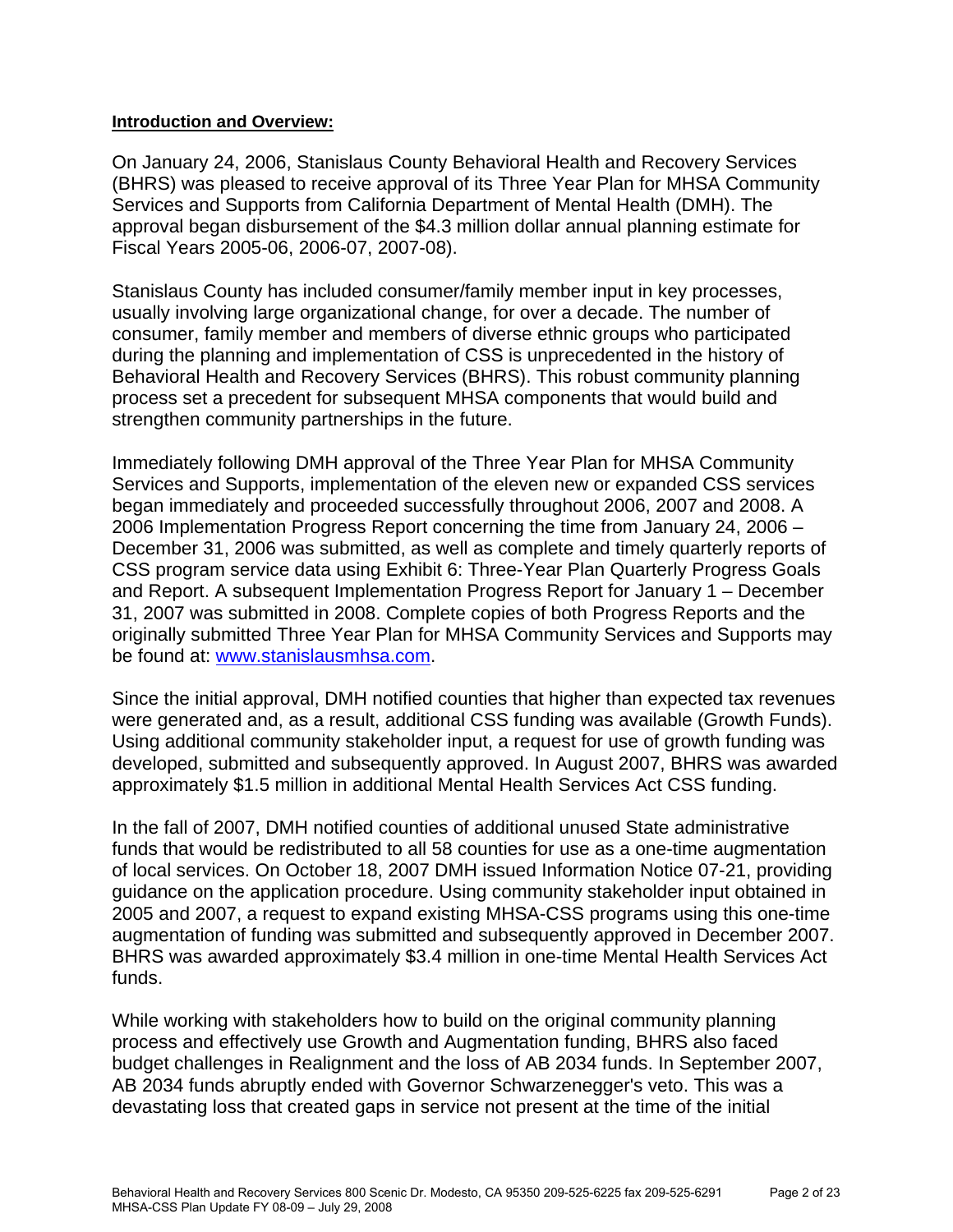Community Planning Process in 2005. The reality of these circumstances created unanticipated consequences and challenges concerning sustainability of continued CSS services. Despite these challenges, services and supports are continuing and there are no changes in the age groups, numbers or amount of service being offered or the populations being served by CSS programs. Unfortunately, no expansions are possible at this time and it is unknown when, in future fiscal years, new programs or expansions will be possible.

On April 4, 2008, DMH issued Information Notice 08-10, providing guidance to counties on how to update and continue funding for CSS services, utilize Growth Funds for FY 2008-09, and submit a plan for Prudent Reserve. Prudent Reserve is a "savings account" held at the local county level for each individual county. Fortunately, counties are not required to fund the Prudent Reserve at this time if CSS services would have to be reduced to do so. In this situation, counties may defer funding of Prudent Reserve. Stanislaus County BHRS will continue to evaluate when funds may become available locally to meet the requirement for Prudent Reserve. DMH issued Information Notice 08-16 on July 1, 2008 requiring counties to submit a Prudent Reserve Plan by 7/1/09.

To update the County's Three-Year Program and Expenditure Plan specific budget exhibits must be submitted along with a description of how the Update continues to carry forward on the stakeholder process conducted in the initial community planning process. The following information is included to meet the requirement for this CSS Plan Update for Fiscal Year 2008-2009:

- Exhibit 1 County Certification signed by Mental Health Director certifying compliance with nonsupplant requirements.
- $\div$  Exhibit 2 Summary of Workplan Listing showing summary of funding requested for each existing CSS workplan
- $\div$  Exhibit 3R MHSA CSS Funding Request for FY 2008/09
- Exhibit 5a Administration Budget Worksheet showing estimated revenue and expenditures
- Exhibit 5b Budget Worksheet for each approved Workplan already approved (listed in Exhibit 2).
- \* Exhibit 5c & 5d for each new Workplan requested for approval. Not applicable to Stanislaus.
- A brief description of how the requirements of the Community Program Planning Process were met.
- Documentation of the local 30-day review and comment process.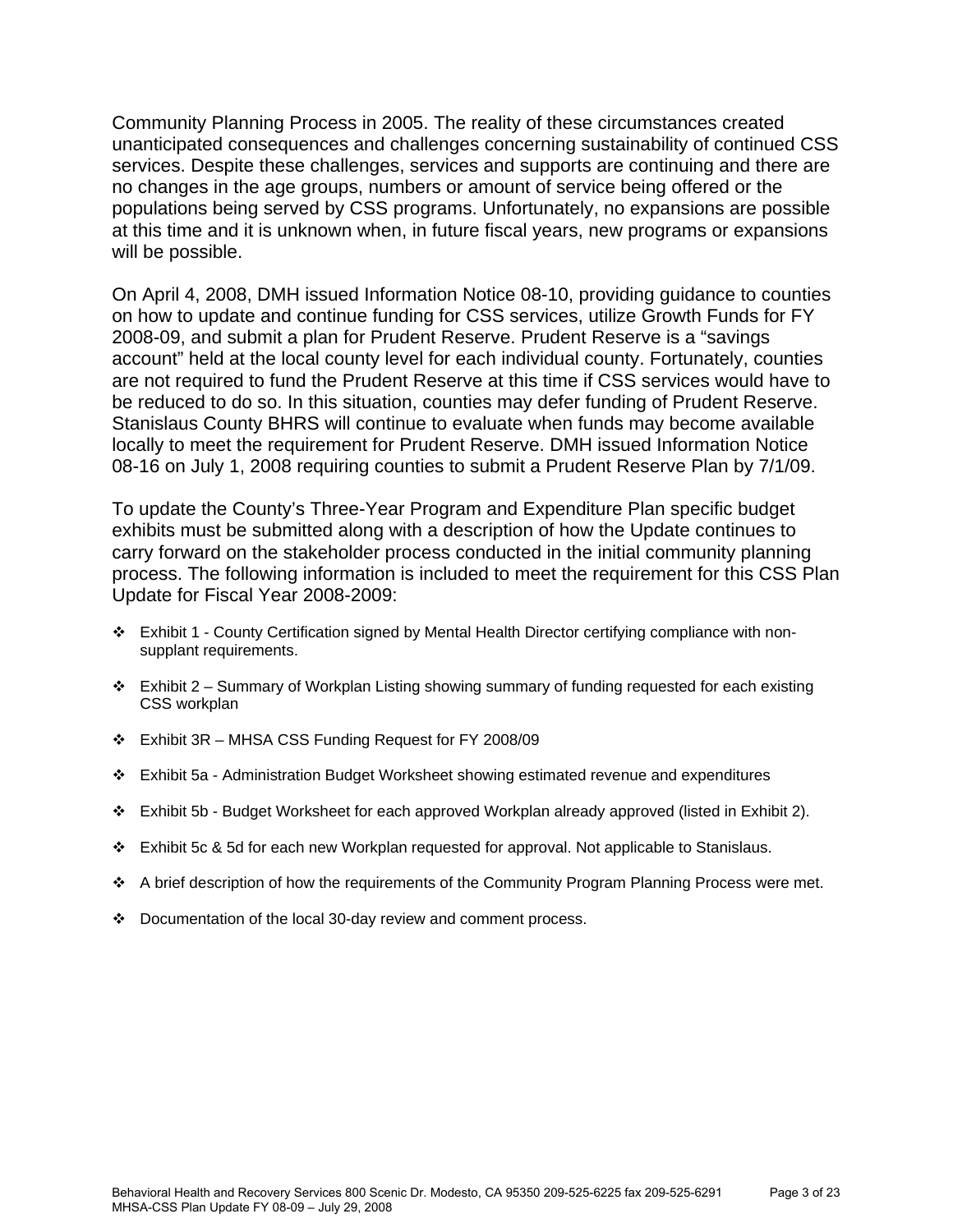# Exhibit 1 Community Services and Supports FY 2008/09 Plan Update **COUNTY CERTIFICATION**

**I hereby certify that I am the official responsible for the administration of Community Mental Health Services in and for Stanislaus County and that the following are true and correct:** 

This Community Services and Supports Plan Update is consistent with the Mental Health Services Act. This Plan Update is consistent with and supportive of the standards set forth in Title 9, California Code of Regulations (CCR) Section 3610 through 3650.

This Plan Update has been developed with the participation of stakeholders, in accordance with CCR Sections 3300, 3310, and 3315. The draft Plan Update was circulated for 30 days to stakeholders for review and comment. All input has been considered, with adjustments made, as appropriate.

Mental Health Services Act funds are and will be used in compliance with CCR Section 3410 of Title 9, Non-Supplant.

All documents in the attached Community Services and Supports Plan Update are true and correct.

Date: 07/29/08 Signature:

Denise Colunt

Local Mental Health Director

**Executed at : Modesto, Ca**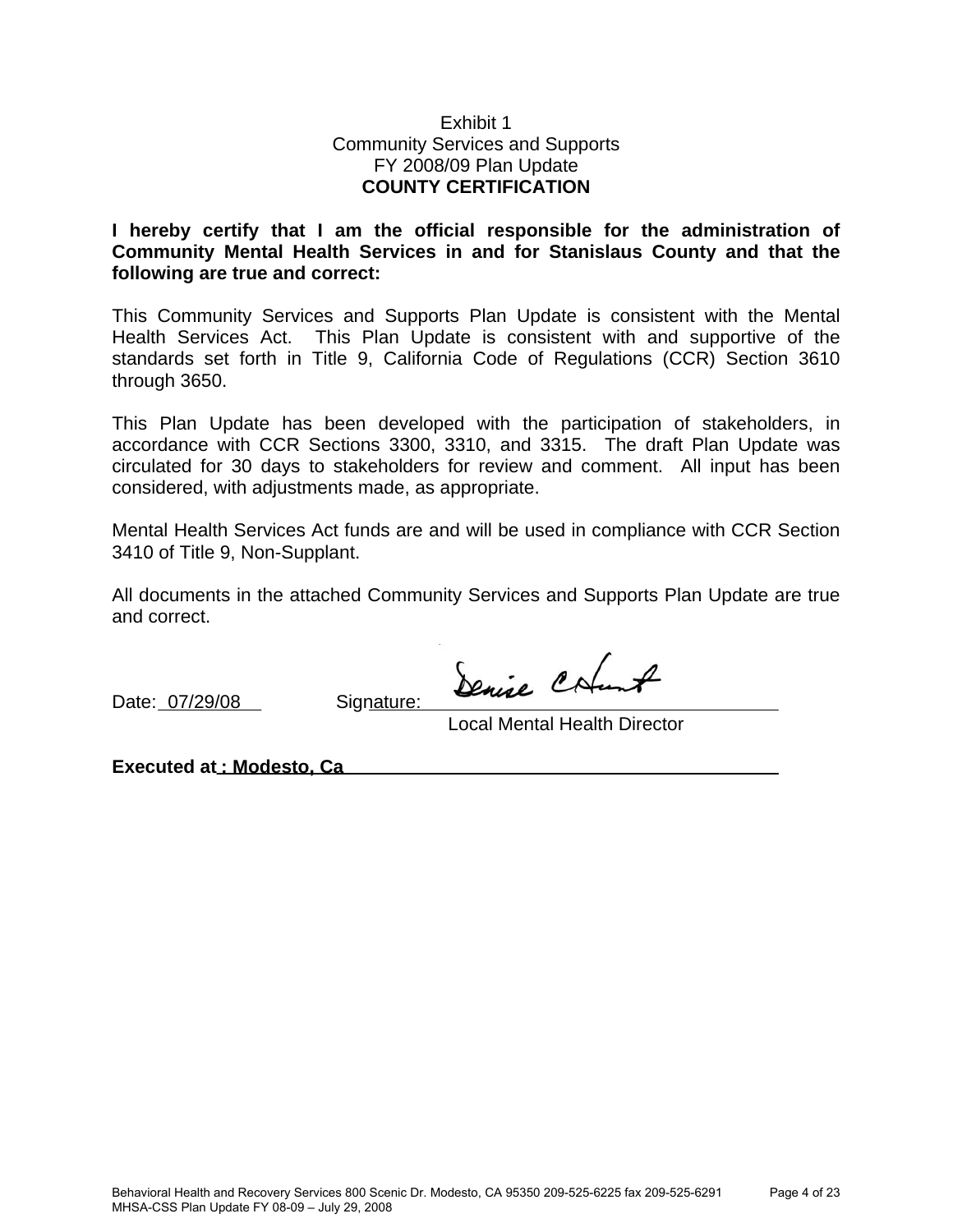**County:** STANISLAUS

#### **Date:** 7/30/2008

| <b>Full Service</b><br>New (N)/<br>Children,<br><b>Partnerships</b><br>Youth,<br>Approved<br><b>Transition</b><br><b>System</b><br>Outreach and<br>Existing (E)<br>(FSP)<br><b>Development</b><br><b>Families</b><br><b>Age Youth</b><br>Engagement<br><b>Total Request</b><br><b>Adult</b><br><b>Older Adult</b><br>No.<br><b>Name</b><br><b>Stanislaus Homeless</b><br>Outreach Program<br>1. FSP01<br>Е<br>\$1,192,756<br>\$397,585<br>\$1,590,341<br>\$1,113,239<br>\$159,034<br>\$0<br>\$318,068<br>Ē<br>\$332,941<br>Juvenile Justice FSP<br>\$332,941<br>\$166,471<br>\$166,471<br>2. FSP02<br>\$0<br>\$0<br>\$0<br>Senior Access & Resource<br>E<br>3. FSP03<br>Team<br>\$235,299<br>\$450,460<br>\$685,759<br>\$0<br>\$0<br>\$68,576<br>\$617,183<br>Health/Mental Health Team<br>\$0<br>4. FSP04<br>Е<br>\$853,700<br>\$0<br>\$725,645<br>\$128,055<br>\$618,401<br>\$235,299<br>5. FSP05<br><b>Integrated Forensics Team</b><br>\$157,360<br>\$629,438<br>Е<br>\$372,451<br>\$414,347<br>\$786,798<br>\$0<br>\$0<br>Josie's Place Transitional Age<br>E<br>Youth Drop-In Center<br>6. GSD01<br>\$0<br>\$752,824<br>\$752,824<br>\$0<br>\$752,824<br>\$0<br>\$0<br>Community Emergency<br>Response Team<br>Е<br>7. GSD02<br>\$0<br>\$289,574<br>\$75,289<br>\$127,413<br>\$43,436<br>\$289,574<br>\$43,436<br>Families Together<br>8. GSD04<br>E<br>$\overline{50}$<br>\$151,670<br>\$0<br>\$151,670<br>\$136,503<br>\$15,167<br>\$0<br>Consumer Employment &<br><b>Empowerment Center</b><br>E<br>9. GSD05<br>\$0<br>\$307,509<br>\$92,253<br>\$307,509<br>\$0<br>\$153,755<br>\$61,502<br>Outreach & Engagement<br>10. OE01<br>Contractors<br>Е<br>\$943,274<br>\$943,274<br>\$377,310<br>\$0<br>\$0<br>\$188,655<br>\$235,819<br>\$141,491<br>Garden Gate Respite Center<br>11. OE02<br>E<br>\$0<br>\$0<br>\$42,056<br>\$210,280<br>\$210,280<br>\$0<br>\$42,056<br>\$126,168<br>Estimated services to FSP<br>consumers provided by<br>12.<br>GSD/OE programs<br>\$578,536<br>$-$268,821$<br>$-$309,715$<br>\$0<br>13.<br>$\sqrt{6}$<br>14.<br>$\sqrt{6}$<br>15.<br>\$0<br>16.<br>\$0<br>17.<br>\$0<br>18.<br>\$0<br>\$0<br>19.<br>20.<br>\$0<br>21<br>\$0<br>22.<br>\$0<br>23.<br>\$0<br>24.<br>\$0<br>25.<br>\$0<br>26. Subtotal: Workplansa/<br>\$6,904,670<br>\$3,545,545<br>\$2,515,286<br>\$843,839<br>\$755,572<br>\$1,745,538<br>\$3,180,052<br>\$1,223,508<br>27. Optional 10% Operating Reserve <sup>b/</sup><br>\$0<br>28. CSS Administration <sup>c/</sup><br>\$408,530<br>29. CSS Capital Facilities Projects <sup>d/</sup><br>\$0<br>30. CSS Technological Needs Projects <sup>d/</sup><br>\$0<br>31. CSS Workforce Education and Trainingd/<br>\$0<br>32. CSS Prudent Reservee<br>\$0<br>33. Total Funds Requested | Workplans |  |  | <b>Total Funds Requested</b> |  | <b>Funds Requested by Age Group</b> |  |  |  |  |
|------------------------------------------------------------------------------------------------------------------------------------------------------------------------------------------------------------------------------------------------------------------------------------------------------------------------------------------------------------------------------------------------------------------------------------------------------------------------------------------------------------------------------------------------------------------------------------------------------------------------------------------------------------------------------------------------------------------------------------------------------------------------------------------------------------------------------------------------------------------------------------------------------------------------------------------------------------------------------------------------------------------------------------------------------------------------------------------------------------------------------------------------------------------------------------------------------------------------------------------------------------------------------------------------------------------------------------------------------------------------------------------------------------------------------------------------------------------------------------------------------------------------------------------------------------------------------------------------------------------------------------------------------------------------------------------------------------------------------------------------------------------------------------------------------------------------------------------------------------------------------------------------------------------------------------------------------------------------------------------------------------------------------------------------------------------------------------------------------------------------------------------------------------------------------------------------------------------------------------------------------------------------------------------------------------------------------------------------------------------------------------------------------------------------------------------------------------------------------------------------------------------------------------------------------------------------------------------------------------------------------------------------------------------------------------------------------------------------------------------------|-----------|--|--|------------------------------|--|-------------------------------------|--|--|--|--|
|                                                                                                                                                                                                                                                                                                                                                                                                                                                                                                                                                                                                                                                                                                                                                                                                                                                                                                                                                                                                                                                                                                                                                                                                                                                                                                                                                                                                                                                                                                                                                                                                                                                                                                                                                                                                                                                                                                                                                                                                                                                                                                                                                                                                                                                                                                                                                                                                                                                                                                                                                                                                                                                                                                                                                |           |  |  |                              |  |                                     |  |  |  |  |
|                                                                                                                                                                                                                                                                                                                                                                                                                                                                                                                                                                                                                                                                                                                                                                                                                                                                                                                                                                                                                                                                                                                                                                                                                                                                                                                                                                                                                                                                                                                                                                                                                                                                                                                                                                                                                                                                                                                                                                                                                                                                                                                                                                                                                                                                                                                                                                                                                                                                                                                                                                                                                                                                                                                                                |           |  |  |                              |  |                                     |  |  |  |  |
|                                                                                                                                                                                                                                                                                                                                                                                                                                                                                                                                                                                                                                                                                                                                                                                                                                                                                                                                                                                                                                                                                                                                                                                                                                                                                                                                                                                                                                                                                                                                                                                                                                                                                                                                                                                                                                                                                                                                                                                                                                                                                                                                                                                                                                                                                                                                                                                                                                                                                                                                                                                                                                                                                                                                                |           |  |  |                              |  |                                     |  |  |  |  |
|                                                                                                                                                                                                                                                                                                                                                                                                                                                                                                                                                                                                                                                                                                                                                                                                                                                                                                                                                                                                                                                                                                                                                                                                                                                                                                                                                                                                                                                                                                                                                                                                                                                                                                                                                                                                                                                                                                                                                                                                                                                                                                                                                                                                                                                                                                                                                                                                                                                                                                                                                                                                                                                                                                                                                |           |  |  |                              |  |                                     |  |  |  |  |
|                                                                                                                                                                                                                                                                                                                                                                                                                                                                                                                                                                                                                                                                                                                                                                                                                                                                                                                                                                                                                                                                                                                                                                                                                                                                                                                                                                                                                                                                                                                                                                                                                                                                                                                                                                                                                                                                                                                                                                                                                                                                                                                                                                                                                                                                                                                                                                                                                                                                                                                                                                                                                                                                                                                                                |           |  |  |                              |  |                                     |  |  |  |  |
|                                                                                                                                                                                                                                                                                                                                                                                                                                                                                                                                                                                                                                                                                                                                                                                                                                                                                                                                                                                                                                                                                                                                                                                                                                                                                                                                                                                                                                                                                                                                                                                                                                                                                                                                                                                                                                                                                                                                                                                                                                                                                                                                                                                                                                                                                                                                                                                                                                                                                                                                                                                                                                                                                                                                                |           |  |  |                              |  |                                     |  |  |  |  |
|                                                                                                                                                                                                                                                                                                                                                                                                                                                                                                                                                                                                                                                                                                                                                                                                                                                                                                                                                                                                                                                                                                                                                                                                                                                                                                                                                                                                                                                                                                                                                                                                                                                                                                                                                                                                                                                                                                                                                                                                                                                                                                                                                                                                                                                                                                                                                                                                                                                                                                                                                                                                                                                                                                                                                |           |  |  |                              |  |                                     |  |  |  |  |
|                                                                                                                                                                                                                                                                                                                                                                                                                                                                                                                                                                                                                                                                                                                                                                                                                                                                                                                                                                                                                                                                                                                                                                                                                                                                                                                                                                                                                                                                                                                                                                                                                                                                                                                                                                                                                                                                                                                                                                                                                                                                                                                                                                                                                                                                                                                                                                                                                                                                                                                                                                                                                                                                                                                                                |           |  |  |                              |  |                                     |  |  |  |  |
|                                                                                                                                                                                                                                                                                                                                                                                                                                                                                                                                                                                                                                                                                                                                                                                                                                                                                                                                                                                                                                                                                                                                                                                                                                                                                                                                                                                                                                                                                                                                                                                                                                                                                                                                                                                                                                                                                                                                                                                                                                                                                                                                                                                                                                                                                                                                                                                                                                                                                                                                                                                                                                                                                                                                                |           |  |  |                              |  |                                     |  |  |  |  |
|                                                                                                                                                                                                                                                                                                                                                                                                                                                                                                                                                                                                                                                                                                                                                                                                                                                                                                                                                                                                                                                                                                                                                                                                                                                                                                                                                                                                                                                                                                                                                                                                                                                                                                                                                                                                                                                                                                                                                                                                                                                                                                                                                                                                                                                                                                                                                                                                                                                                                                                                                                                                                                                                                                                                                |           |  |  |                              |  |                                     |  |  |  |  |
|                                                                                                                                                                                                                                                                                                                                                                                                                                                                                                                                                                                                                                                                                                                                                                                                                                                                                                                                                                                                                                                                                                                                                                                                                                                                                                                                                                                                                                                                                                                                                                                                                                                                                                                                                                                                                                                                                                                                                                                                                                                                                                                                                                                                                                                                                                                                                                                                                                                                                                                                                                                                                                                                                                                                                |           |  |  |                              |  |                                     |  |  |  |  |
|                                                                                                                                                                                                                                                                                                                                                                                                                                                                                                                                                                                                                                                                                                                                                                                                                                                                                                                                                                                                                                                                                                                                                                                                                                                                                                                                                                                                                                                                                                                                                                                                                                                                                                                                                                                                                                                                                                                                                                                                                                                                                                                                                                                                                                                                                                                                                                                                                                                                                                                                                                                                                                                                                                                                                |           |  |  |                              |  |                                     |  |  |  |  |
|                                                                                                                                                                                                                                                                                                                                                                                                                                                                                                                                                                                                                                                                                                                                                                                                                                                                                                                                                                                                                                                                                                                                                                                                                                                                                                                                                                                                                                                                                                                                                                                                                                                                                                                                                                                                                                                                                                                                                                                                                                                                                                                                                                                                                                                                                                                                                                                                                                                                                                                                                                                                                                                                                                                                                |           |  |  |                              |  |                                     |  |  |  |  |
|                                                                                                                                                                                                                                                                                                                                                                                                                                                                                                                                                                                                                                                                                                                                                                                                                                                                                                                                                                                                                                                                                                                                                                                                                                                                                                                                                                                                                                                                                                                                                                                                                                                                                                                                                                                                                                                                                                                                                                                                                                                                                                                                                                                                                                                                                                                                                                                                                                                                                                                                                                                                                                                                                                                                                |           |  |  |                              |  |                                     |  |  |  |  |
|                                                                                                                                                                                                                                                                                                                                                                                                                                                                                                                                                                                                                                                                                                                                                                                                                                                                                                                                                                                                                                                                                                                                                                                                                                                                                                                                                                                                                                                                                                                                                                                                                                                                                                                                                                                                                                                                                                                                                                                                                                                                                                                                                                                                                                                                                                                                                                                                                                                                                                                                                                                                                                                                                                                                                |           |  |  |                              |  |                                     |  |  |  |  |
|                                                                                                                                                                                                                                                                                                                                                                                                                                                                                                                                                                                                                                                                                                                                                                                                                                                                                                                                                                                                                                                                                                                                                                                                                                                                                                                                                                                                                                                                                                                                                                                                                                                                                                                                                                                                                                                                                                                                                                                                                                                                                                                                                                                                                                                                                                                                                                                                                                                                                                                                                                                                                                                                                                                                                |           |  |  |                              |  |                                     |  |  |  |  |
|                                                                                                                                                                                                                                                                                                                                                                                                                                                                                                                                                                                                                                                                                                                                                                                                                                                                                                                                                                                                                                                                                                                                                                                                                                                                                                                                                                                                                                                                                                                                                                                                                                                                                                                                                                                                                                                                                                                                                                                                                                                                                                                                                                                                                                                                                                                                                                                                                                                                                                                                                                                                                                                                                                                                                |           |  |  |                              |  |                                     |  |  |  |  |
|                                                                                                                                                                                                                                                                                                                                                                                                                                                                                                                                                                                                                                                                                                                                                                                                                                                                                                                                                                                                                                                                                                                                                                                                                                                                                                                                                                                                                                                                                                                                                                                                                                                                                                                                                                                                                                                                                                                                                                                                                                                                                                                                                                                                                                                                                                                                                                                                                                                                                                                                                                                                                                                                                                                                                |           |  |  |                              |  |                                     |  |  |  |  |
|                                                                                                                                                                                                                                                                                                                                                                                                                                                                                                                                                                                                                                                                                                                                                                                                                                                                                                                                                                                                                                                                                                                                                                                                                                                                                                                                                                                                                                                                                                                                                                                                                                                                                                                                                                                                                                                                                                                                                                                                                                                                                                                                                                                                                                                                                                                                                                                                                                                                                                                                                                                                                                                                                                                                                |           |  |  |                              |  |                                     |  |  |  |  |
|                                                                                                                                                                                                                                                                                                                                                                                                                                                                                                                                                                                                                                                                                                                                                                                                                                                                                                                                                                                                                                                                                                                                                                                                                                                                                                                                                                                                                                                                                                                                                                                                                                                                                                                                                                                                                                                                                                                                                                                                                                                                                                                                                                                                                                                                                                                                                                                                                                                                                                                                                                                                                                                                                                                                                |           |  |  |                              |  |                                     |  |  |  |  |
|                                                                                                                                                                                                                                                                                                                                                                                                                                                                                                                                                                                                                                                                                                                                                                                                                                                                                                                                                                                                                                                                                                                                                                                                                                                                                                                                                                                                                                                                                                                                                                                                                                                                                                                                                                                                                                                                                                                                                                                                                                                                                                                                                                                                                                                                                                                                                                                                                                                                                                                                                                                                                                                                                                                                                |           |  |  |                              |  |                                     |  |  |  |  |
|                                                                                                                                                                                                                                                                                                                                                                                                                                                                                                                                                                                                                                                                                                                                                                                                                                                                                                                                                                                                                                                                                                                                                                                                                                                                                                                                                                                                                                                                                                                                                                                                                                                                                                                                                                                                                                                                                                                                                                                                                                                                                                                                                                                                                                                                                                                                                                                                                                                                                                                                                                                                                                                                                                                                                |           |  |  |                              |  |                                     |  |  |  |  |
|                                                                                                                                                                                                                                                                                                                                                                                                                                                                                                                                                                                                                                                                                                                                                                                                                                                                                                                                                                                                                                                                                                                                                                                                                                                                                                                                                                                                                                                                                                                                                                                                                                                                                                                                                                                                                                                                                                                                                                                                                                                                                                                                                                                                                                                                                                                                                                                                                                                                                                                                                                                                                                                                                                                                                |           |  |  |                              |  |                                     |  |  |  |  |
|                                                                                                                                                                                                                                                                                                                                                                                                                                                                                                                                                                                                                                                                                                                                                                                                                                                                                                                                                                                                                                                                                                                                                                                                                                                                                                                                                                                                                                                                                                                                                                                                                                                                                                                                                                                                                                                                                                                                                                                                                                                                                                                                                                                                                                                                                                                                                                                                                                                                                                                                                                                                                                                                                                                                                |           |  |  |                              |  |                                     |  |  |  |  |
|                                                                                                                                                                                                                                                                                                                                                                                                                                                                                                                                                                                                                                                                                                                                                                                                                                                                                                                                                                                                                                                                                                                                                                                                                                                                                                                                                                                                                                                                                                                                                                                                                                                                                                                                                                                                                                                                                                                                                                                                                                                                                                                                                                                                                                                                                                                                                                                                                                                                                                                                                                                                                                                                                                                                                |           |  |  |                              |  |                                     |  |  |  |  |
|                                                                                                                                                                                                                                                                                                                                                                                                                                                                                                                                                                                                                                                                                                                                                                                                                                                                                                                                                                                                                                                                                                                                                                                                                                                                                                                                                                                                                                                                                                                                                                                                                                                                                                                                                                                                                                                                                                                                                                                                                                                                                                                                                                                                                                                                                                                                                                                                                                                                                                                                                                                                                                                                                                                                                |           |  |  |                              |  |                                     |  |  |  |  |
|                                                                                                                                                                                                                                                                                                                                                                                                                                                                                                                                                                                                                                                                                                                                                                                                                                                                                                                                                                                                                                                                                                                                                                                                                                                                                                                                                                                                                                                                                                                                                                                                                                                                                                                                                                                                                                                                                                                                                                                                                                                                                                                                                                                                                                                                                                                                                                                                                                                                                                                                                                                                                                                                                                                                                |           |  |  |                              |  |                                     |  |  |  |  |
|                                                                                                                                                                                                                                                                                                                                                                                                                                                                                                                                                                                                                                                                                                                                                                                                                                                                                                                                                                                                                                                                                                                                                                                                                                                                                                                                                                                                                                                                                                                                                                                                                                                                                                                                                                                                                                                                                                                                                                                                                                                                                                                                                                                                                                                                                                                                                                                                                                                                                                                                                                                                                                                                                                                                                |           |  |  |                              |  |                                     |  |  |  |  |
|                                                                                                                                                                                                                                                                                                                                                                                                                                                                                                                                                                                                                                                                                                                                                                                                                                                                                                                                                                                                                                                                                                                                                                                                                                                                                                                                                                                                                                                                                                                                                                                                                                                                                                                                                                                                                                                                                                                                                                                                                                                                                                                                                                                                                                                                                                                                                                                                                                                                                                                                                                                                                                                                                                                                                |           |  |  |                              |  |                                     |  |  |  |  |
|                                                                                                                                                                                                                                                                                                                                                                                                                                                                                                                                                                                                                                                                                                                                                                                                                                                                                                                                                                                                                                                                                                                                                                                                                                                                                                                                                                                                                                                                                                                                                                                                                                                                                                                                                                                                                                                                                                                                                                                                                                                                                                                                                                                                                                                                                                                                                                                                                                                                                                                                                                                                                                                                                                                                                |           |  |  |                              |  |                                     |  |  |  |  |
|                                                                                                                                                                                                                                                                                                                                                                                                                                                                                                                                                                                                                                                                                                                                                                                                                                                                                                                                                                                                                                                                                                                                                                                                                                                                                                                                                                                                                                                                                                                                                                                                                                                                                                                                                                                                                                                                                                                                                                                                                                                                                                                                                                                                                                                                                                                                                                                                                                                                                                                                                                                                                                                                                                                                                |           |  |  |                              |  |                                     |  |  |  |  |
|                                                                                                                                                                                                                                                                                                                                                                                                                                                                                                                                                                                                                                                                                                                                                                                                                                                                                                                                                                                                                                                                                                                                                                                                                                                                                                                                                                                                                                                                                                                                                                                                                                                                                                                                                                                                                                                                                                                                                                                                                                                                                                                                                                                                                                                                                                                                                                                                                                                                                                                                                                                                                                                                                                                                                |           |  |  |                              |  |                                     |  |  |  |  |
|                                                                                                                                                                                                                                                                                                                                                                                                                                                                                                                                                                                                                                                                                                                                                                                                                                                                                                                                                                                                                                                                                                                                                                                                                                                                                                                                                                                                                                                                                                                                                                                                                                                                                                                                                                                                                                                                                                                                                                                                                                                                                                                                                                                                                                                                                                                                                                                                                                                                                                                                                                                                                                                                                                                                                |           |  |  |                              |  |                                     |  |  |  |  |
|                                                                                                                                                                                                                                                                                                                                                                                                                                                                                                                                                                                                                                                                                                                                                                                                                                                                                                                                                                                                                                                                                                                                                                                                                                                                                                                                                                                                                                                                                                                                                                                                                                                                                                                                                                                                                                                                                                                                                                                                                                                                                                                                                                                                                                                                                                                                                                                                                                                                                                                                                                                                                                                                                                                                                |           |  |  |                              |  |                                     |  |  |  |  |
|                                                                                                                                                                                                                                                                                                                                                                                                                                                                                                                                                                                                                                                                                                                                                                                                                                                                                                                                                                                                                                                                                                                                                                                                                                                                                                                                                                                                                                                                                                                                                                                                                                                                                                                                                                                                                                                                                                                                                                                                                                                                                                                                                                                                                                                                                                                                                                                                                                                                                                                                                                                                                                                                                                                                                |           |  |  |                              |  |                                     |  |  |  |  |
|                                                                                                                                                                                                                                                                                                                                                                                                                                                                                                                                                                                                                                                                                                                                                                                                                                                                                                                                                                                                                                                                                                                                                                                                                                                                                                                                                                                                                                                                                                                                                                                                                                                                                                                                                                                                                                                                                                                                                                                                                                                                                                                                                                                                                                                                                                                                                                                                                                                                                                                                                                                                                                                                                                                                                |           |  |  |                              |  |                                     |  |  |  |  |
|                                                                                                                                                                                                                                                                                                                                                                                                                                                                                                                                                                                                                                                                                                                                                                                                                                                                                                                                                                                                                                                                                                                                                                                                                                                                                                                                                                                                                                                                                                                                                                                                                                                                                                                                                                                                                                                                                                                                                                                                                                                                                                                                                                                                                                                                                                                                                                                                                                                                                                                                                                                                                                                                                                                                                |           |  |  |                              |  |                                     |  |  |  |  |
|                                                                                                                                                                                                                                                                                                                                                                                                                                                                                                                                                                                                                                                                                                                                                                                                                                                                                                                                                                                                                                                                                                                                                                                                                                                                                                                                                                                                                                                                                                                                                                                                                                                                                                                                                                                                                                                                                                                                                                                                                                                                                                                                                                                                                                                                                                                                                                                                                                                                                                                                                                                                                                                                                                                                                |           |  |  |                              |  |                                     |  |  |  |  |
|                                                                                                                                                                                                                                                                                                                                                                                                                                                                                                                                                                                                                                                                                                                                                                                                                                                                                                                                                                                                                                                                                                                                                                                                                                                                                                                                                                                                                                                                                                                                                                                                                                                                                                                                                                                                                                                                                                                                                                                                                                                                                                                                                                                                                                                                                                                                                                                                                                                                                                                                                                                                                                                                                                                                                |           |  |  |                              |  |                                     |  |  |  |  |
|                                                                                                                                                                                                                                                                                                                                                                                                                                                                                                                                                                                                                                                                                                                                                                                                                                                                                                                                                                                                                                                                                                                                                                                                                                                                                                                                                                                                                                                                                                                                                                                                                                                                                                                                                                                                                                                                                                                                                                                                                                                                                                                                                                                                                                                                                                                                                                                                                                                                                                                                                                                                                                                                                                                                                |           |  |  |                              |  |                                     |  |  |  |  |
|                                                                                                                                                                                                                                                                                                                                                                                                                                                                                                                                                                                                                                                                                                                                                                                                                                                                                                                                                                                                                                                                                                                                                                                                                                                                                                                                                                                                                                                                                                                                                                                                                                                                                                                                                                                                                                                                                                                                                                                                                                                                                                                                                                                                                                                                                                                                                                                                                                                                                                                                                                                                                                                                                                                                                |           |  |  |                              |  |                                     |  |  |  |  |
|                                                                                                                                                                                                                                                                                                                                                                                                                                                                                                                                                                                                                                                                                                                                                                                                                                                                                                                                                                                                                                                                                                                                                                                                                                                                                                                                                                                                                                                                                                                                                                                                                                                                                                                                                                                                                                                                                                                                                                                                                                                                                                                                                                                                                                                                                                                                                                                                                                                                                                                                                                                                                                                                                                                                                |           |  |  |                              |  | \$7,313,200                         |  |  |  |  |

a/ Majority of funds must be directed towards FSPs (Title 9, California Code of Regulations Section 3620(c)). Percent of Funds directed towards FSPs= 51.35%

b/ Cannot exceed 10% of line 26.

d/ Complete budget pages from relevant guidelines for each component.

e/ Complete Exhibit 4.

c/ Complete Exhibit 5a.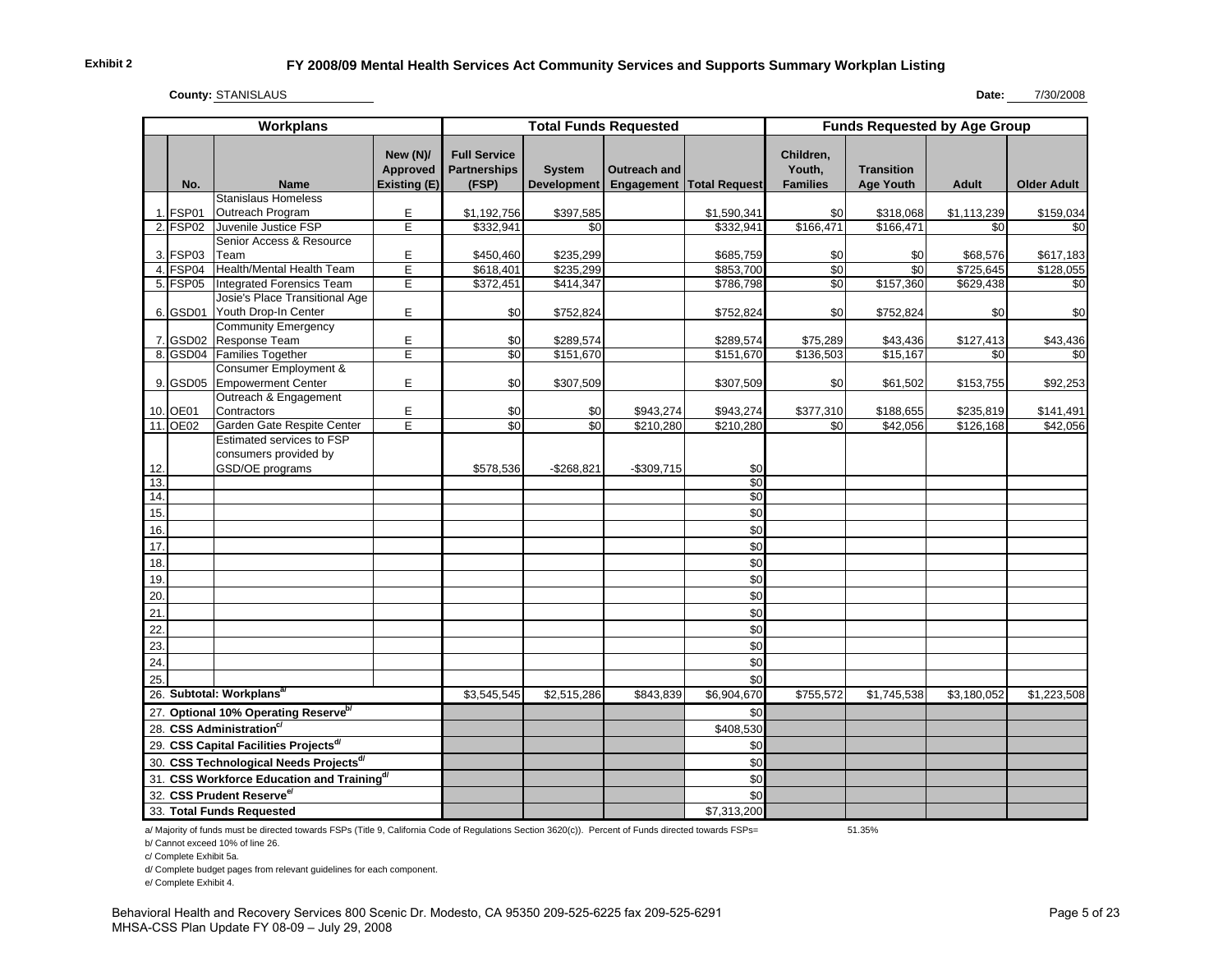### **Mental Health Services Act Community Services and Supports Funding Request for FY 2008/09**

| 6/16/2<br>Date: |
|-----------------|
|-----------------|

**2008** County: **County:** Stanislaus

|                                                            | <b>Use of Funds</b> | <b>Source of Funds</b> |                                                |
|------------------------------------------------------------|---------------------|------------------------|------------------------------------------------|
| Total FY 2008/09 Funds Requested from line 33 of Exhibit 2 | \$7,313,200         |                        |                                                |
|                                                            |                     | \$0                    | FY 06/07 CSS Unapproved Planning Estimates     |
|                                                            |                     |                        | \$0 FY 07/08 CSS Unapproved Planning Estimates |
|                                                            |                     |                        | \$0 FY 08/09 CSS Planning Estimates*           |
|                                                            |                     |                        | \$2,240,055 Unspent CSS Funds (Cash on Hand)   |
| Total                                                      | \$7,313,200         | \$2,240,055            |                                                |

\* Funds requested for lines 29, 30 and 31 on Exhibit 2 must be funded from the FY 08/09 CSS Planning Estimate.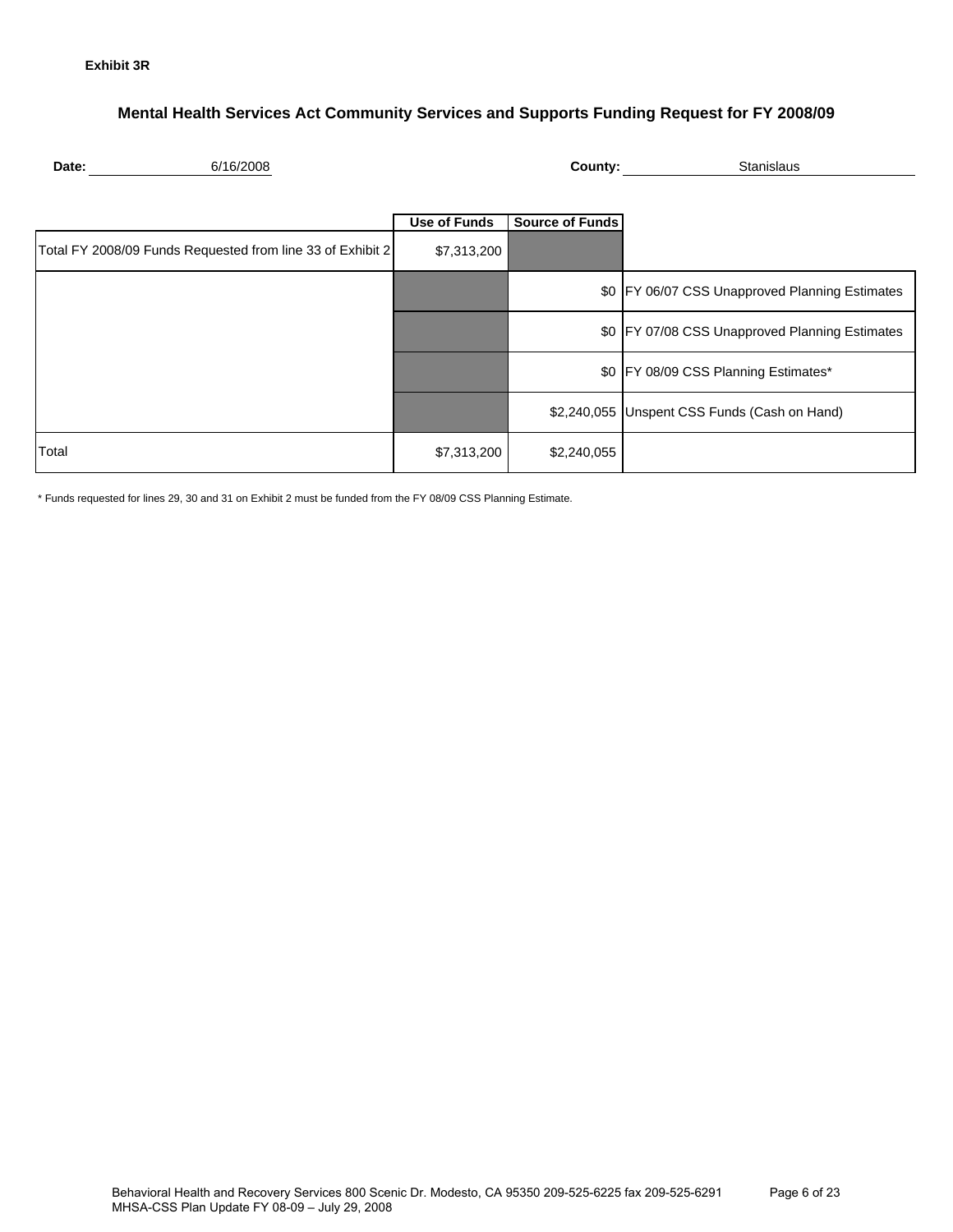| Stanislaus<br>County:                                             |              | Fiscal Year:<br>2008-09                                                             |                   |
|-------------------------------------------------------------------|--------------|-------------------------------------------------------------------------------------|-------------------|
|                                                                   |              | Date:                                                                               |                   |
|                                                                   | and Revenues | Estimated FY 2007/08 Expenditures Estimated FY 2008/09 Expenditures<br>and Revenues |                   |
| A. Expenditures                                                   |              |                                                                                     |                   |
| 1. Personnel Expenditures                                         |              |                                                                                     |                   |
| a. MHSA Coordinator(s)                                            | \$262,415    | \$240,076                                                                           |                   |
| b. MHSA Support Staff                                             | \$107,344    | \$164,218                                                                           |                   |
| c. Other Personnel (list below)                                   |              |                                                                                     |                   |
| i. Behavioral Health Advocate                                     | \$101,380    | \$93.224                                                                            |                   |
| ii. Application Specialist                                        |              | \$14,740                                                                            |                   |
| iii. Accountant                                                   |              | \$43,651                                                                            |                   |
| iv. Sr. Software Depeloper/Analyst                                | \$17,891     | \$45,073                                                                            |                   |
| v. Stock Delivery Clerk II                                        | \$11,907     | \$36,193                                                                            |                   |
| vi. Staff Serv Analyst                                            | \$95,416     | \$135,688                                                                           |                   |
| vii.                                                              |              |                                                                                     |                   |
| d. Total Salaries                                                 | \$596,353    | \$772,864                                                                           |                   |
| e. Employee Benefits                                              | \$254,749    | \$293,689                                                                           |                   |
| f. Total Personnel Expenditures                                   | \$851,102    | \$1,066,553                                                                         |                   |
| 2. Operating Expenditures                                         | \$351,587    | \$465,318                                                                           |                   |
| 3. County Allocated Administration                                |              |                                                                                     |                   |
| a. Countywide Administration (A-87)                               | \$86,916     | \$26,700                                                                            |                   |
| b. Other Administration (provide description in budget narrative) | \$543,965    | \$540,323                                                                           | Cost Applied Plan |
| c. Total County Allocated Administration                          | \$630,881    | \$567,023                                                                           |                   |
| 4. Total Proposed County Administration Budget                    | \$1,833,570  | \$2,098,894                                                                         |                   |
| <b>B. Revenues</b>                                                |              |                                                                                     |                   |
| 1. New Revenues                                                   |              |                                                                                     |                   |
| a. Medi-Cal (FFP only)                                            |              |                                                                                     |                   |
| b. Other Revenue                                                  | \$180,750    | \$1,690,364                                                                         |                   |
| 2. Total Revenues                                                 | \$180,750    | \$1,690,364                                                                         |                   |
| <b>C. Non-Recurring Expenditures</b>                              |              |                                                                                     |                   |
| D. Total County Administration Funding Requirements               | \$1,652,820  | \$408,530                                                                           |                   |

#### **FY 2008/09 Mental Health Services Act Community Services and Supports Administration Budget Worksheet**

#### **COUNTY CERTIFICATION**

I HEREBY CERTIFY under penalty of perjury that I am the official responsible for the administration of Community Mental Health Services in and for said County; that I have not violated any of the provisions of Section 5891 of the Welfare and Institution Code in that all identified funding requirements (in all MHSA program budgets and this administration budget) represent costs related to the expansion of mental health services since passage of the MHSA and do not represent supplanting of expenditures; that fiscal year 2004-05 funds required to be incurred on mental health services will be used in providing such services; and that to the best of my knowledge and belief this administration budget and all related program budgets in all respects are true, correct, and in accordance with the law.

Date: 7/29/2008

Signature Columb

Local Mental Health Director or Designee

Executed at Modesto

California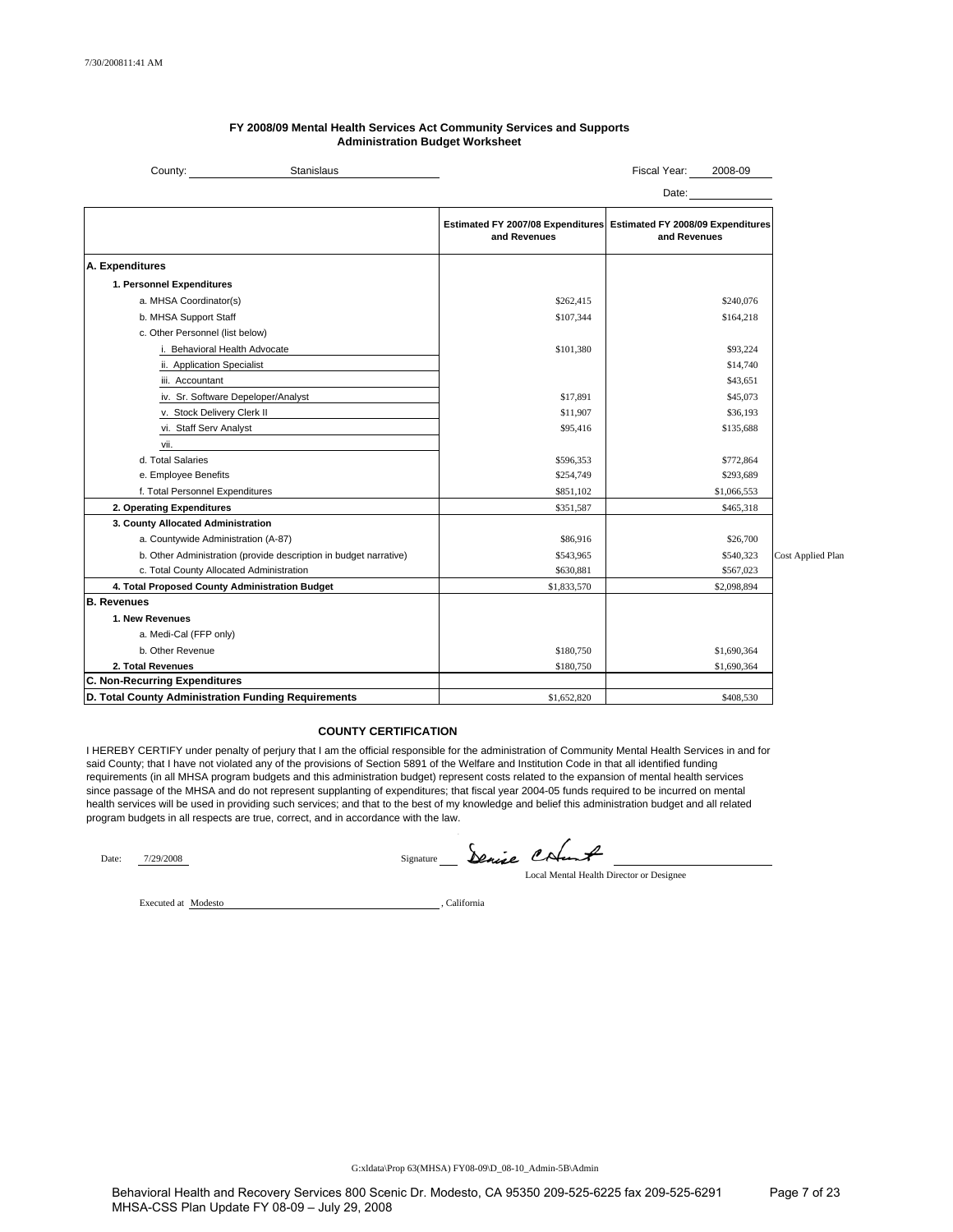| County:               | <b>Stanislaus</b>                                         |     | Fiscal Year:        | 2008-09          |
|-----------------------|-----------------------------------------------------------|-----|---------------------|------------------|
| Program Workplan #    | FS-01                                                     |     | Date:               | 5/8/2008         |
| Program Workplan Name | Westside Stanislaus Homeless Outreach<br>Program          |     |                     | Page $1$ of $11$ |
|                       | Type of Funding 1. Full Service Partnership               |     | Months of Operation | 12               |
|                       | Proposed Total Client Capacity of Program/Service:        | 198 |                     |                  |
|                       | Existing Client Capacity of Program/Service:              | 198 | Prepared by:        | L Lusk           |
|                       | Client Capacity of Program/Service Expanded through MHSA: |     | Telephone Number:   | 209-525-6096     |

|                                                                    | Estimated FY 2007/08<br><b>Expenditures and Revenues</b> | <b>Estimated FY 2008/09 Expenditures</b><br>and Revenues |
|--------------------------------------------------------------------|----------------------------------------------------------|----------------------------------------------------------|
| A. Expenditures                                                    |                                                          |                                                          |
| 1. Client, Family Member and Caregiver Support Expenditures        |                                                          |                                                          |
| a. Housing                                                         | \$33,582                                                 | \$68,273                                                 |
| b. Other Supports                                                  | \$346,224                                                | \$528,884                                                |
| 2. Personnel Expenditures                                          | \$1,170,380                                              | \$1,316,538                                              |
| 3. Operating Expenditures                                          | \$713,656                                                | \$713,656                                                |
| 4. Program Management                                              | \$215,056                                                | \$215,056                                                |
| 5. Estimated Total Expenditures when service provider is not known |                                                          |                                                          |
| 6. Non-recurring expenditures                                      |                                                          |                                                          |
| 7. Total Proposed Program Budget                                   | \$2,478,898                                              | \$2,842,407                                              |
| <b>B.</b> Revenues                                                 |                                                          |                                                          |
| 1. Existing Revenues                                               | \$531,300                                                | \$1,252,066                                              |
| 2. New Revenues                                                    |                                                          |                                                          |
| a. Medi-Cal (FFP only)                                             |                                                          |                                                          |
| b. State General Funds                                             |                                                          |                                                          |
| c. Other Revenue                                                   |                                                          |                                                          |
| d. Total New Revenue                                               |                                                          |                                                          |
| 3. Total Revenues                                                  | \$531,300                                                | \$1,252,066                                              |
| <b>C. Total Funding Requirements</b>                               | \$1,947,598                                              | \$1,590,341                                              |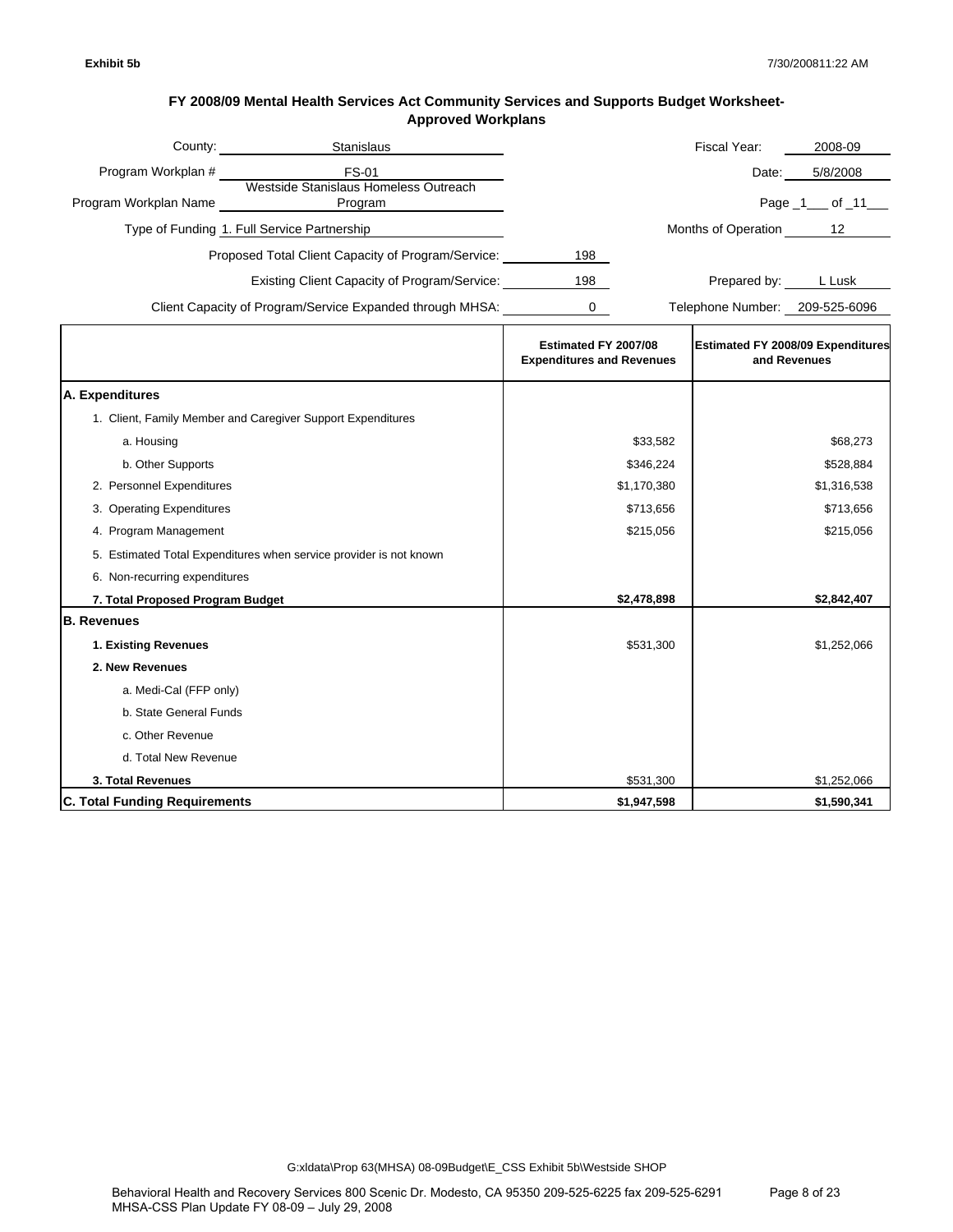| County:               | <b>Stanislaus</b>                                         |    | Fiscal Year:        | 2008-09        |
|-----------------------|-----------------------------------------------------------|----|---------------------|----------------|
| Program Workplan #    | <b>FS-02</b>                                              |    | Date:               | 5/8/2008       |
| Program Workplan Name | Juvenille Justice                                         |    |                     | Page $2$ of 11 |
|                       | Type of Funding 1. Full Service Partnership               |    | Months of Operation | 12             |
|                       | Proposed Total Client Capacity of Program/Service:        | 25 |                     |                |
|                       | Existing Client Capacity of Program/Service:              | 25 | Prepared by:        | L Lusk         |
|                       | Client Capacity of Program/Service Expanded through MHSA: |    | Telephone Number:   | 209-525-6096   |

|                                                                    | Estimated FY 2007/08<br><b>Expenditures and Revenues</b> | <b>Estimated FY 2008/09 Expenditures</b><br>and Revenues |
|--------------------------------------------------------------------|----------------------------------------------------------|----------------------------------------------------------|
| A. Expenditures                                                    |                                                          |                                                          |
| 1. Client, Family Member and Caregiver Support Expenditures        |                                                          |                                                          |
| a. Housing                                                         |                                                          |                                                          |
| b. Other Supports                                                  | \$5,860                                                  | \$17,160                                                 |
| 2. Personnel Expenditures                                          | \$363,471                                                | \$387,737                                                |
| 3. Operating Expenditures                                          | \$19,839                                                 | \$69,092                                                 |
| 4. Program Management                                              |                                                          |                                                          |
| 5. Estimated Total Expenditures when service provider is not known |                                                          |                                                          |
| 6. Non-recurring expenditures                                      |                                                          |                                                          |
| 7. Total Proposed Program Budget                                   | \$389,170                                                | \$473,989                                                |
| <b>B.</b> Revenues                                                 |                                                          |                                                          |
| 1. Existing Revenues                                               | \$92,525                                                 | \$141,048                                                |
| 2. New Revenues                                                    |                                                          |                                                          |
| a. Medi-Cal (FFP only)                                             |                                                          |                                                          |
| b. State General Funds                                             |                                                          |                                                          |
| c. Other Revenue                                                   |                                                          |                                                          |
| d. Total New Revenue                                               | \$0                                                      | \$0                                                      |
| 3. Total Revenues                                                  | \$92,525                                                 | \$141,048                                                |
| <b>C. Total Funding Requirements</b>                               | \$296,645                                                | \$332,941                                                |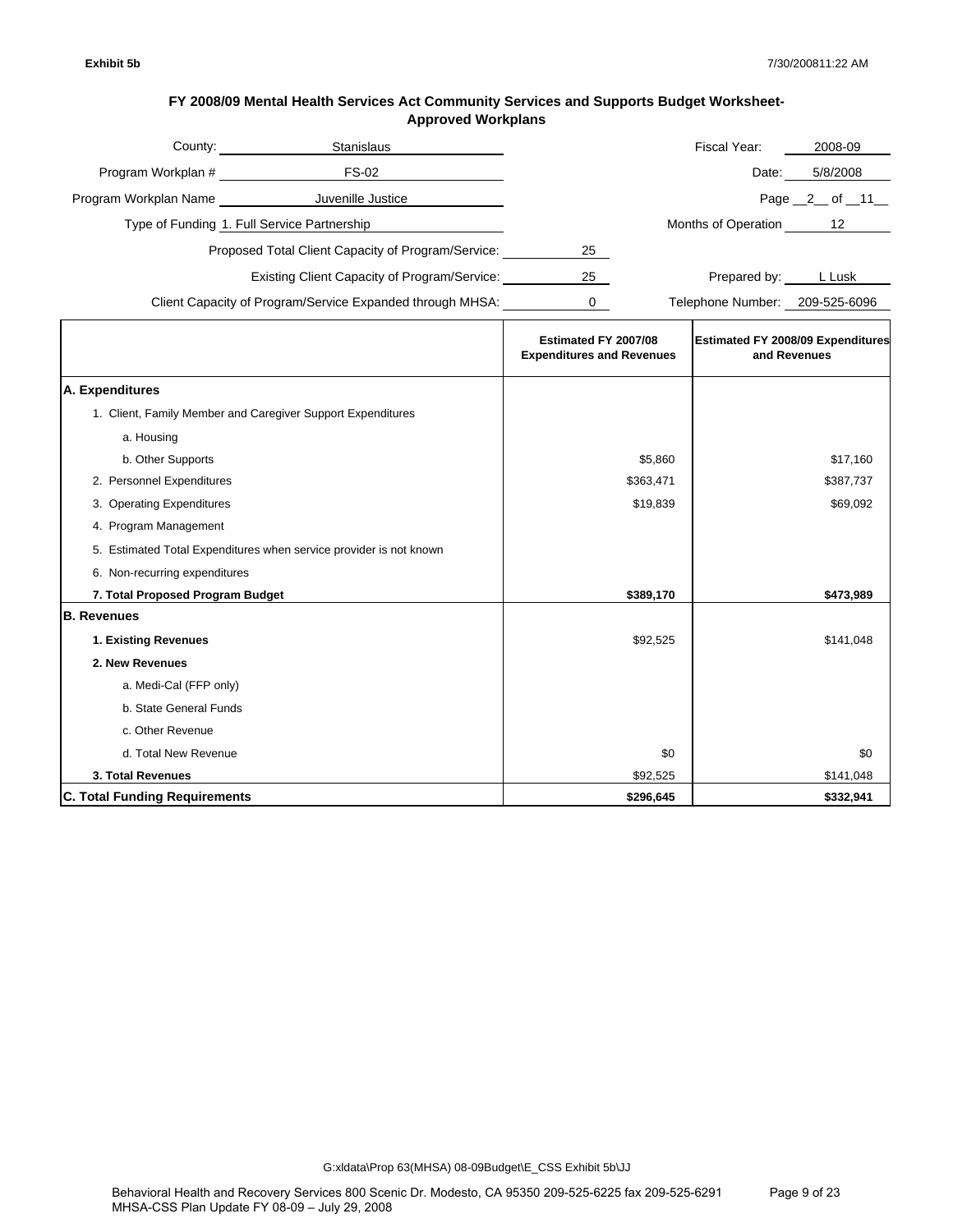| County:               | <b>Stanislaus</b>                                         |    | Fiscal Year:        | 2008-09      |
|-----------------------|-----------------------------------------------------------|----|---------------------|--------------|
| Program Workplan #    | FS-03                                                     |    | Date:               | 5/8/2008     |
| Program Workplan Name | Senior Access and Resource Team                           |    |                     | Page 3 of 11 |
|                       | Type of Funding 1. Full Service Partnership               |    | Months of Operation | 12           |
|                       | Proposed Total Client Capacity of Program/Service:        | 50 |                     |              |
|                       | Existing Client Capacity of Program/Service:              | 50 | Prepared by:        | L Lusk       |
|                       | Client Capacity of Program/Service Expanded through MHSA: |    | Telephone Number:   | 209-525-6096 |

|                                                                    | Estimated FY 2007/08<br><b>Expenditures and Revenues</b> | <b>Estimated FY 2008/09 Expenditures</b><br>and Revenues |
|--------------------------------------------------------------------|----------------------------------------------------------|----------------------------------------------------------|
| A. Expenditures                                                    |                                                          |                                                          |
| 1. Client, Family Member and Caregiver Support Expenditures        |                                                          |                                                          |
| a. Housing                                                         | \$60,690                                                 | \$27,681                                                 |
| b. Other Supports                                                  | \$69,000                                                 | \$231,364                                                |
| 2. Personnel Expenditures                                          | \$609,304                                                | \$709,488                                                |
| 3. Operating Expenditures                                          | \$72,638                                                 | \$134,417                                                |
| 4. Program Management                                              |                                                          |                                                          |
| 5. Estimated Total Expenditures when service provider is not known |                                                          |                                                          |
| 6. Non-recurring expenditures                                      |                                                          |                                                          |
| 7. Total Proposed Program Budget                                   | \$811,632                                                | \$1,102,950                                              |
| <b>B. Revenues</b>                                                 |                                                          |                                                          |
| 1. Existing Revenues                                               | \$159,727                                                | \$417,191                                                |
| 2. New Revenues                                                    |                                                          |                                                          |
| a. Medi-Cal (FFP only)                                             |                                                          |                                                          |
| b. State General Funds                                             |                                                          |                                                          |
| c. Other Revenue                                                   |                                                          |                                                          |
| d. Total New Revenue                                               |                                                          |                                                          |
| 3. Total Revenues                                                  | \$159,727                                                | \$417,191                                                |
| <b>C. Total Funding Requirements</b>                               | \$651,905                                                | \$685,759                                                |

G:xldata\Prop 63(MHSA) 08-09Budget\E\_CSS Exhibit 5b\SART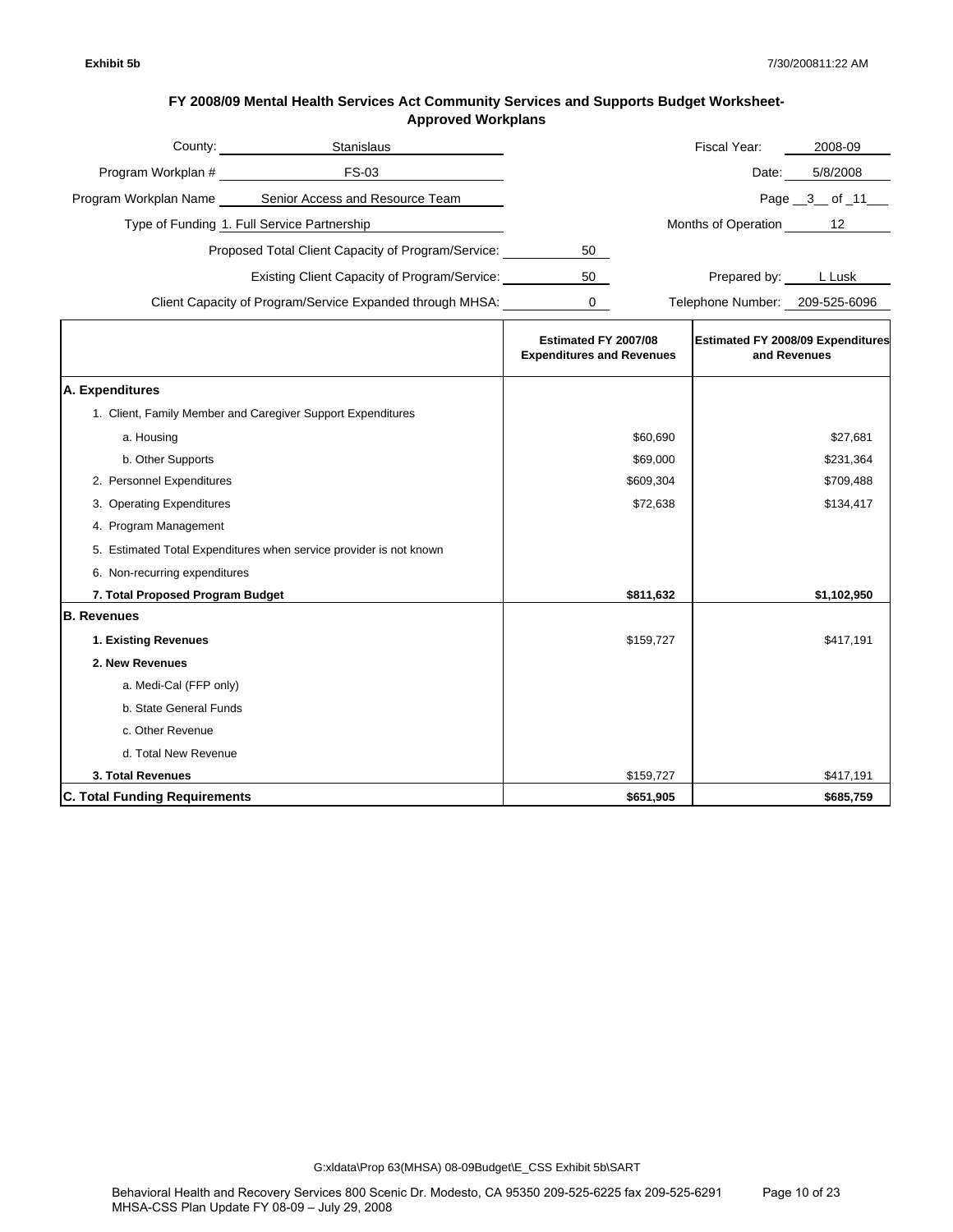| County:               | <b>Stanislaus</b>                                         |    | Fiscal Year:        | 2008-09      |
|-----------------------|-----------------------------------------------------------|----|---------------------|--------------|
| Program Workplan #    | FS-04                                                     |    | Date:               | 5/8/2008     |
| Program Workplan Name | Health/Mental Health Team                                 |    |                     | Page 4 of 11 |
|                       | Type of Funding 1. Full Service Partnership               |    | Months of Operation | 12           |
|                       | Proposed Total Client Capacity of Program/Service:        | 50 |                     |              |
|                       | Existing Client Capacity of Program/Service:              | 50 | Prepared by:        | L Lusk       |
|                       | Client Capacity of Program/Service Expanded through MHSA: |    | Telephone Number:   | 209-525-6096 |

|                                                                    | Estimated FY 2007/08<br><b>Expenditures and Revenues</b> | <b>Estimated FY 2008/09 Expenditures</b><br>and Revenues |
|--------------------------------------------------------------------|----------------------------------------------------------|----------------------------------------------------------|
| A. Expenditures                                                    |                                                          |                                                          |
| 1. Client, Family Member and Caregiver Support Expenditures        |                                                          |                                                          |
| a. Housing                                                         | \$17,976                                                 | \$41,562                                                 |
| b. Other Supports                                                  | \$108,451                                                | \$295,465                                                |
| 2. Personnel Expenditures                                          | \$684,030                                                | \$746,210                                                |
| 3. Operating Expenditures                                          | \$75,727                                                 | \$125,164                                                |
| 4. Program Management                                              |                                                          |                                                          |
| 5. Estimated Total Expenditures when service provider is not known |                                                          |                                                          |
| 6. Non-recurring expenditures                                      |                                                          |                                                          |
| 7. Total Proposed Program Budget                                   | \$886,184                                                | \$1,208,401                                              |
| <b>B. Revenues</b>                                                 |                                                          |                                                          |
| 1. Existing Revenues                                               | \$117,186                                                | \$354,701                                                |
| 2. New Revenues                                                    |                                                          |                                                          |
| a. Medi-Cal (FFP only)                                             |                                                          |                                                          |
| b. State General Funds                                             |                                                          |                                                          |
| c. Other Revenue                                                   |                                                          |                                                          |
| d. Total New Revenue                                               |                                                          |                                                          |
| 3. Total Revenues                                                  | \$117,186                                                | \$354,701                                                |
| <b>C. Total Funding Requirements</b>                               | \$768,998                                                | \$853,700                                                |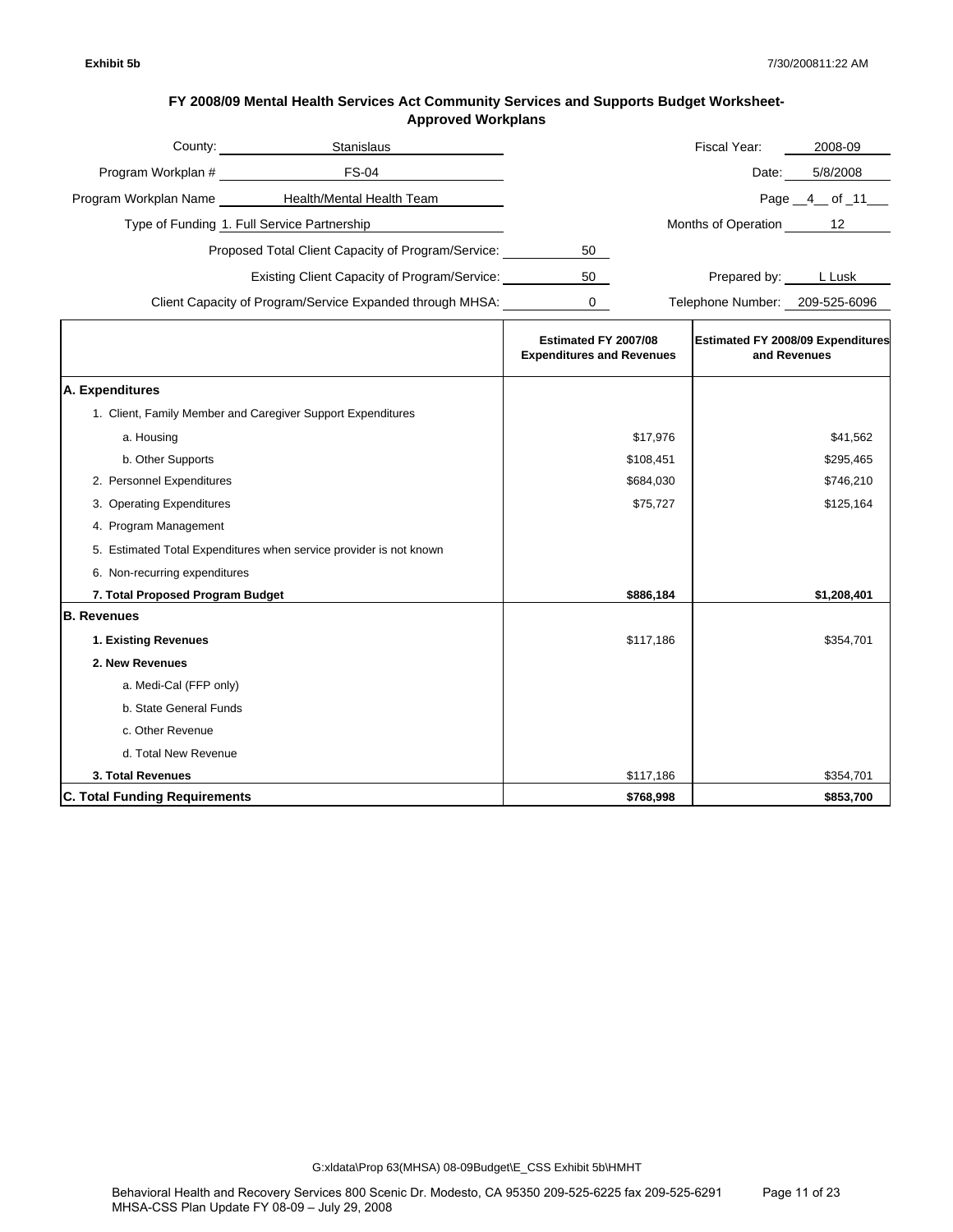| County:               | <b>Stanislaus</b>                                         |    | Fiscal Year:        | 2008-09          |
|-----------------------|-----------------------------------------------------------|----|---------------------|------------------|
| Program Workplan #    | FS-05                                                     |    | Date:               | 5/8/2008         |
| Program Workplan Name | Integrated Forensic Team                                  |    |                     | Page $5$ of $11$ |
|                       | Type of Funding 1. Full Service Partnership               |    | Months of Operation | 12               |
|                       | Proposed Total Client Capacity of Program/Service:        | 40 |                     |                  |
|                       | Existing Client Capacity of Program/Service:              | 40 | Prepared by:        | L Lusk           |
|                       | Client Capacity of Program/Service Expanded through MHSA: |    | Telephone Number:   | 209-525-6096     |

|                                                                    | Estimated FY 2007/08<br><b>Expenditures and Revenues</b> | <b>Estimated FY 2008/09 Expenditures</b><br>and Revenues |
|--------------------------------------------------------------------|----------------------------------------------------------|----------------------------------------------------------|
| A. Expenditures                                                    |                                                          |                                                          |
| 1. Client, Family Member and Caregiver Support Expenditures        |                                                          |                                                          |
| a. Housing                                                         | \$21,282                                                 | \$90,245                                                 |
| b. Other Supports                                                  | \$104,247                                                | \$288,356                                                |
| 2. Personnel Expenditures                                          | \$633,528                                                | \$630,894                                                |
| 3. Operating Expenditures                                          | \$77,164                                                 | \$127,008                                                |
| 4. Program Management                                              |                                                          |                                                          |
| 5. Estimated Total Expenditures when service provider is not known |                                                          |                                                          |
| 6. Non-recurring expenditures                                      |                                                          |                                                          |
| 7. Total Proposed Program Budget                                   | \$836,221                                                | \$1,136,503                                              |
| <b>B. Revenues</b>                                                 |                                                          |                                                          |
| 1. Existing Revenues                                               | \$68,718                                                 | \$349,705                                                |
| 2. New Revenues                                                    |                                                          |                                                          |
| a. Medi-Cal (FFP only)                                             |                                                          |                                                          |
| b. State General Funds                                             |                                                          |                                                          |
| c. Other Revenue                                                   |                                                          |                                                          |
| d. Total New Revenue                                               |                                                          |                                                          |
| 3. Total Revenues                                                  | \$68,718                                                 | \$349,705                                                |
| <b>C. Total Funding Requirements</b>                               | \$767,503                                                | \$786,798                                                |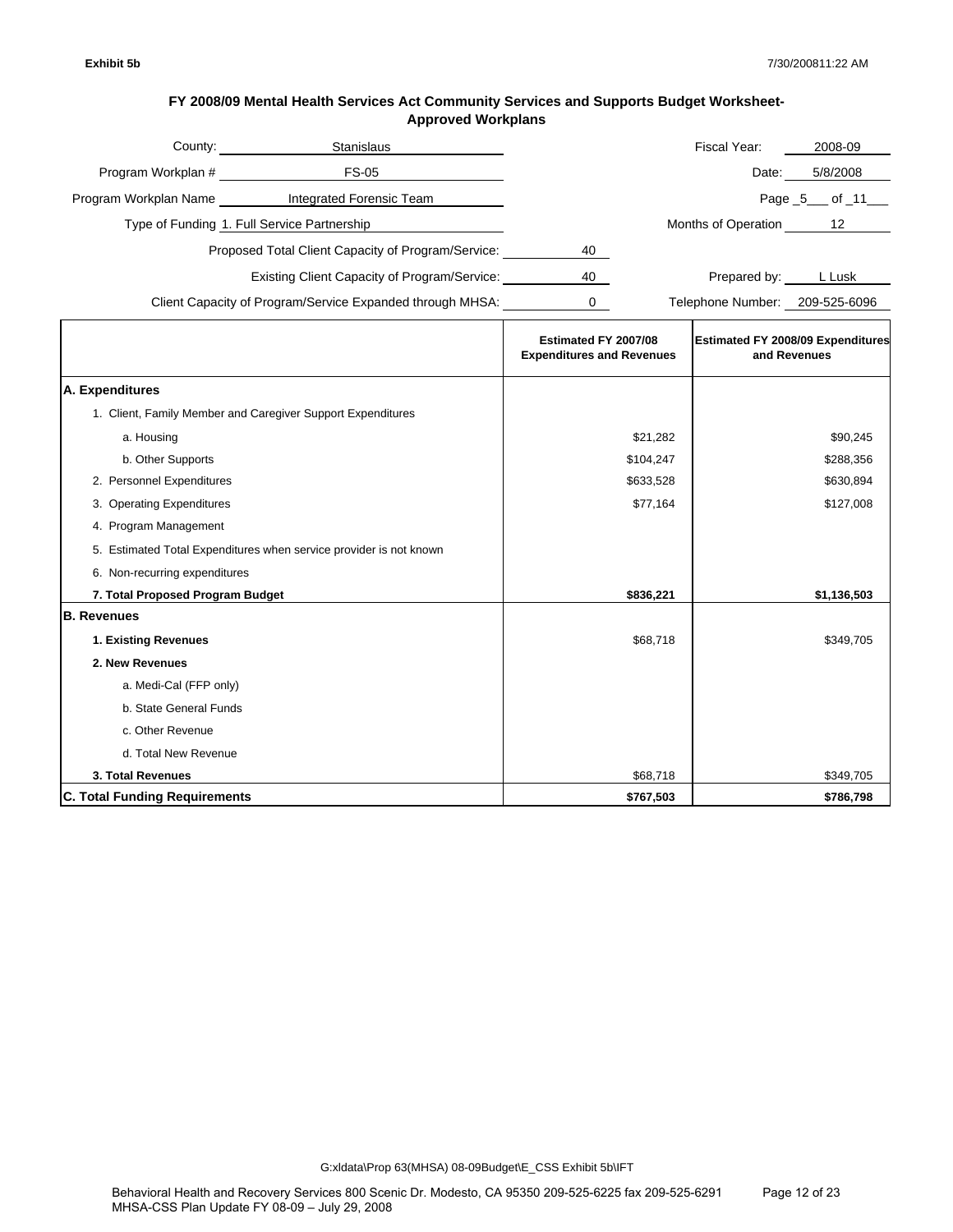| County:               | <b>Stanislaus</b>                                         |     | Fiscal Year:        | 2008-09      |
|-----------------------|-----------------------------------------------------------|-----|---------------------|--------------|
| Program Workplan #    | GS-01                                                     |     | Date:               | 5/8/2008     |
| Program Workplan Name | Transition Age Young Adult Drop-in Center                 |     |                     | Page 6 of 11 |
|                       | Type of Funding 2. System Development                     |     | Months of Operation | 12           |
|                       | Proposed Total Client Capacity of Program/Service:        | 145 |                     |              |
|                       | <b>Existing Client Capacity of Program/Service:</b>       | 145 | Prepared by:        | L Lusk       |
|                       | Client Capacity of Program/Service Expanded through MHSA: |     | Telephone Number:   | 209-525-6096 |

|                                                                    | Estimated FY 2007/08<br><b>Expenditures and Revenues</b> | <b>Estimated FY 2008/09 Expenditures</b><br>and Revenues |
|--------------------------------------------------------------------|----------------------------------------------------------|----------------------------------------------------------|
| A. Expenditures                                                    |                                                          |                                                          |
| 1. Client, Family Member and Caregiver Support Expenditures        |                                                          |                                                          |
| a. Housing                                                         | \$764                                                    | \$31,494                                                 |
| b. Other Supports                                                  | \$21,588                                                 | \$137,859                                                |
| 2. Personnel Expenditures                                          | \$481,066                                                | \$682,416                                                |
| 3. Operating Expenditures                                          | \$97,512                                                 | \$122,855                                                |
| 4. Program Management                                              |                                                          |                                                          |
| 5. Estimated Total Expenditures when service provider is not known |                                                          |                                                          |
| 6. Non-recurring expenditures                                      |                                                          |                                                          |
| 7. Total Proposed Program Budget                                   | \$600,930                                                | \$974,624                                                |
| <b>B.</b> Revenues                                                 |                                                          |                                                          |
| 1. Existing Revenues                                               | \$100                                                    | \$221,800                                                |
| 2. New Revenues                                                    |                                                          |                                                          |
| a. Medi-Cal (FFP only)                                             |                                                          |                                                          |
| b. State General Funds                                             |                                                          |                                                          |
| c. Other Revenue                                                   |                                                          |                                                          |
| d. Total New Revenue                                               |                                                          |                                                          |
| 3. Total Revenues                                                  | \$100                                                    | \$221,800                                                |
| <b>C. Total Funding Requirements</b>                               | \$600,830                                                | \$752,824                                                |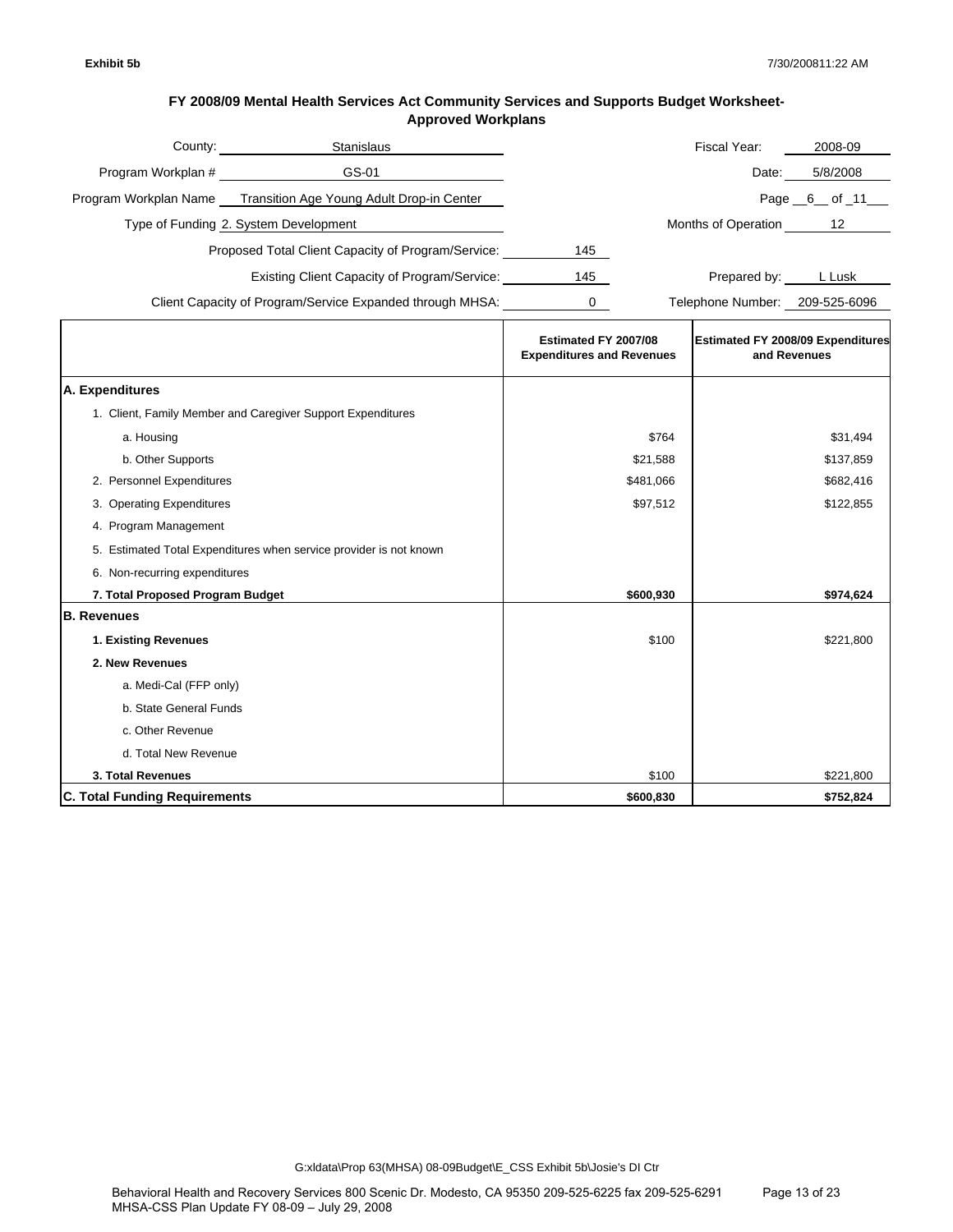| County:               | <b>Stanislaus</b>                                         |       | Fiscal Year:        | 2008-09      |
|-----------------------|-----------------------------------------------------------|-------|---------------------|--------------|
| Program Workplan #    | GS-02                                                     |       | Date:               | 5/8/2008     |
| Program Workplan Name | <b>Community Response Team</b>                            |       |                     | Page 7 of 11 |
|                       | Type of Funding 2. System Development                     |       | Months of Operation | 12           |
|                       | Proposed Total Client Capacity of Program/Service:        | 3,000 |                     |              |
|                       | Existing Client Capacity of Program/Service:              | 3,000 | Prepared by:        | L Lusk       |
|                       | Client Capacity of Program/Service Expanded through MHSA: |       | Telephone Number:   | 209-525-6096 |

|                                                                    | Estimated FY 2007/08<br><b>Expenditures and Revenues</b> | <b>Estimated FY 2008/09 Expenditures</b><br>and Revenues |
|--------------------------------------------------------------------|----------------------------------------------------------|----------------------------------------------------------|
| A. Expenditures                                                    |                                                          |                                                          |
| 1. Client, Family Member and Caregiver Support Expenditures        |                                                          |                                                          |
| a. Housing                                                         |                                                          |                                                          |
| b. Other Supports                                                  | \$22                                                     | \$22                                                     |
| 2. Personnel Expenditures                                          | \$217,164                                                | \$432,687                                                |
| 3. Operating Expenditures                                          | \$24,244                                                 | \$66,282                                                 |
| 4. Program Management                                              | \$26,873                                                 | \$26,873                                                 |
| 5. Estimated Total Expenditures when service provider is not known |                                                          |                                                          |
| 6. Non-recurring expenditures                                      |                                                          |                                                          |
| 7. Total Proposed Program Budget                                   | \$268,303                                                | \$525,864                                                |
| <b>B.</b> Revenues                                                 |                                                          |                                                          |
| 1. Existing Revenues                                               | \$11,200                                                 | \$236,290                                                |
| 2. New Revenues                                                    |                                                          |                                                          |
| a. Medi-Cal (FFP only)                                             |                                                          |                                                          |
| b. State General Funds                                             |                                                          |                                                          |
| c. Other Revenue                                                   |                                                          |                                                          |
| d. Total New Revenue                                               | \$0                                                      | \$0                                                      |
| 3. Total Revenues                                                  | \$11,200                                                 | \$236,290                                                |
| <b>C. Total Funding Requirements</b>                               | \$257,103                                                | \$289,574                                                |

G:xldata\Prop 63(MHSA) 08-09Budget\E\_CSS Exhibit 5b\CRT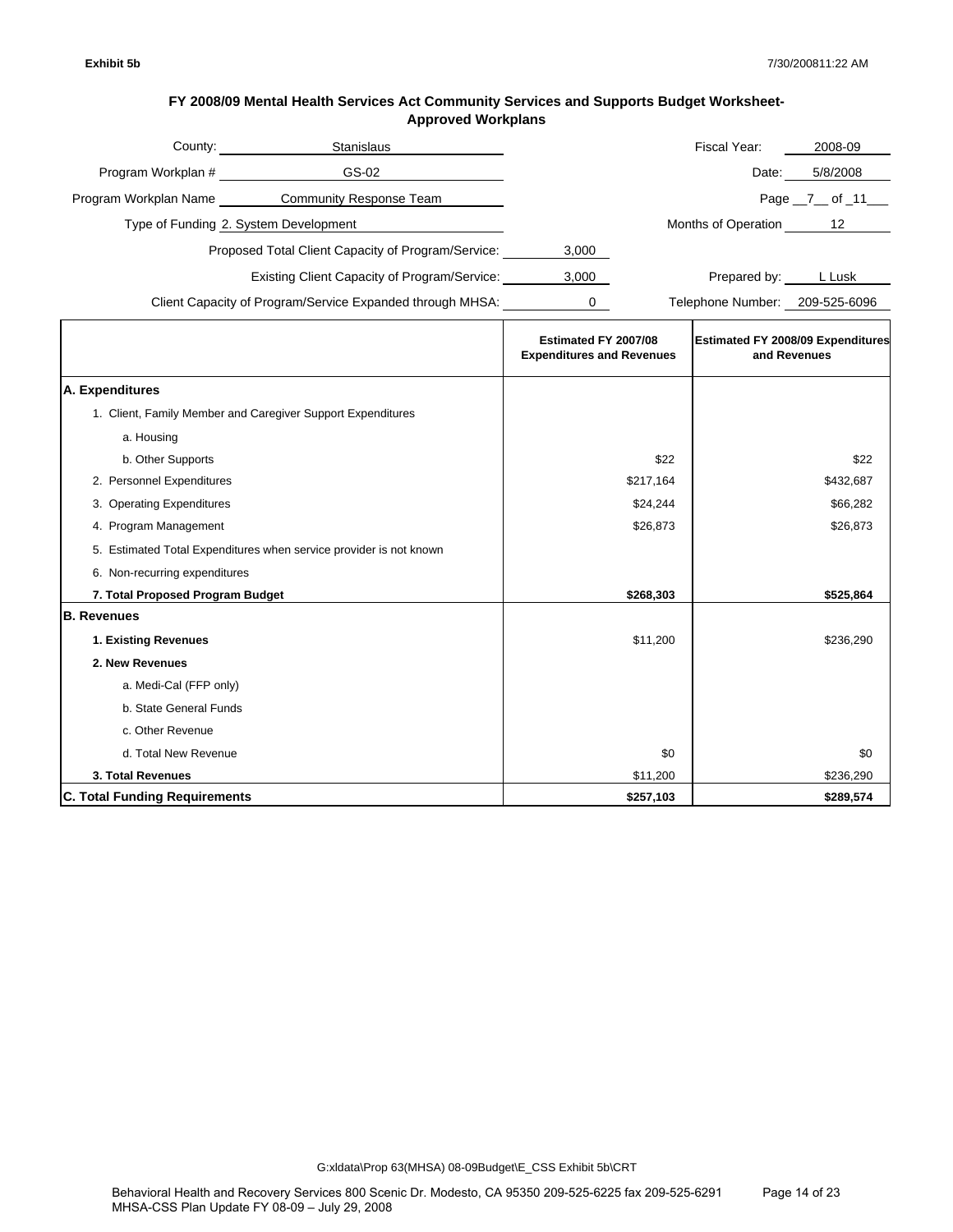| County:               | <b>Stanislaus</b>                                         |    | Fiscal Year:        | 2008-09      |
|-----------------------|-----------------------------------------------------------|----|---------------------|--------------|
| Program Workplan #    | GS-04                                                     |    | Date:               | 5/8/2008     |
| Program Workplan Name | <b>Families Together</b>                                  |    |                     | Page 8 of 11 |
|                       | Type of Funding 2. System Development                     |    | Months of Operation | 12           |
|                       | Proposed Total Client Capacity of Program/Service:        | 80 |                     |              |
|                       | Existing Client Capacity of Program/Service:              | 80 | Prepared by:        | L Lusk       |
|                       | Client Capacity of Program/Service Expanded through MHSA: |    | Telephone Number:   | 209-525-6096 |

|                                                                    | Estimated FY 2007/08<br><b>Expenditures and Revenues</b> | <b>Estimated FY 2008/09 Expenditures</b><br>and Revenues |
|--------------------------------------------------------------------|----------------------------------------------------------|----------------------------------------------------------|
| A. Expenditures                                                    |                                                          |                                                          |
| 1. Client, Family Member and Caregiver Support Expenditures        |                                                          |                                                          |
| a. Housing                                                         |                                                          |                                                          |
| b. Other Supports                                                  | \$4,709                                                  | \$14,397                                                 |
| 2. Personnel Expenditures                                          | \$219,571                                                | \$230,023                                                |
| 3. Operating Expenditures                                          | \$17,849                                                 | \$55,063                                                 |
| 4. Program Management                                              |                                                          |                                                          |
| 5. Estimated Total Expenditures when service provider is not known |                                                          |                                                          |
| 6. Non-recurring expenditures                                      |                                                          |                                                          |
| 7. Total Proposed Program Budget                                   | \$242,129                                                | \$299,483                                                |
| <b>B.</b> Revenues                                                 |                                                          |                                                          |
| 1. Existing Revenues                                               | \$94,890                                                 | \$147,813                                                |
| 2. New Revenues                                                    |                                                          |                                                          |
| a. Medi-Cal (FFP only)                                             |                                                          |                                                          |
| b. State General Funds                                             |                                                          |                                                          |
| c. Other Revenue                                                   |                                                          |                                                          |
| d. Total New Revenue                                               | \$0                                                      | \$0                                                      |
| 3. Total Revenues                                                  | \$94,890                                                 | \$147,813                                                |
| <b>C. Total Funding Requirements</b>                               | \$147,239                                                | \$151,670                                                |

G:xldata\Prop 63(MHSA) 08-09Budget\E\_CSS Exhibit 5b\Fam Tog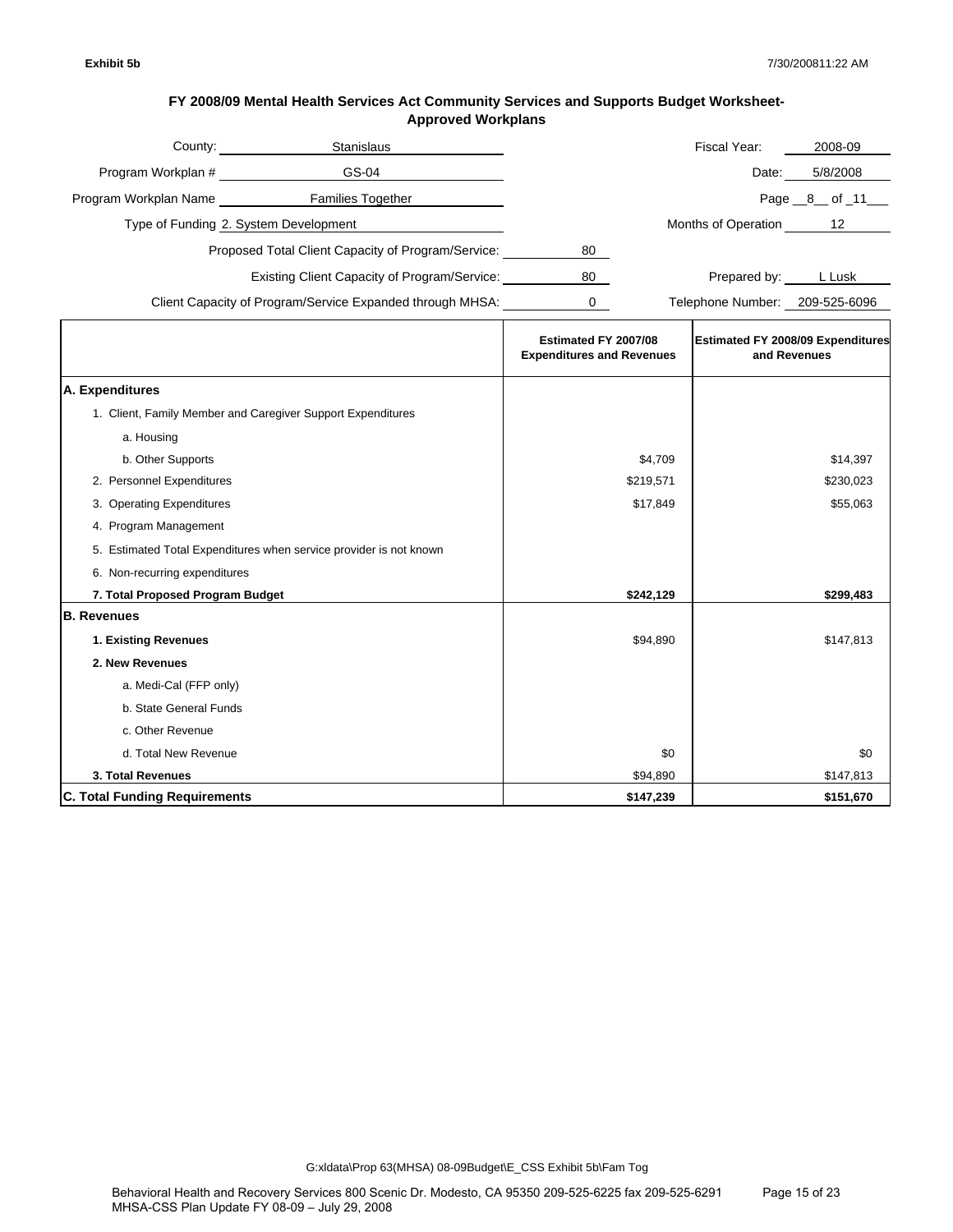| County:            | <b>Stanislaus</b>                                              |     | Fiscal Year:        | 2008-09        |
|--------------------|----------------------------------------------------------------|-----|---------------------|----------------|
| Program Workplan # | GS-05                                                          |     | Date:               | 5/8/2008       |
|                    | Program Workplan Name Consumer Employment & Empowerment Center |     |                     | Page $9$ of 11 |
|                    | Type of Funding 2. System Development                          |     | Months of Operation | 12             |
|                    | Proposed Total Client Capacity of Program/Service:             | 500 |                     |                |
|                    | <b>Existing Client Capacity of Program/Service:</b>            | 500 | Prepared by:        | L Lusk         |
|                    | Client Capacity of Program/Service Expanded through MHSA:      |     | Telephone Number:   | 209-525-6096   |

|                                                                    | Estimated FY 2007/08<br><b>Expenditures and Revenues</b> | <b>Estimated FY 2008/09 Expenditures</b><br>and Revenues |
|--------------------------------------------------------------------|----------------------------------------------------------|----------------------------------------------------------|
| A. Expenditures                                                    |                                                          |                                                          |
| 1. Client, Family Member and Caregiver Support Expenditures        |                                                          |                                                          |
| a. Housing                                                         |                                                          |                                                          |
| b. Other Supports                                                  | \$23,450                                                 | \$23,759                                                 |
| 2. Personnel Expenditures                                          | \$171,760                                                | \$205,681                                                |
| 3. Operating Expenditures                                          | \$54,047                                                 | \$54,047                                                 |
| 4. Program Management                                              | \$34,866                                                 | \$34,866                                                 |
| 5. Estimated Total Expenditures when service provider is not known |                                                          |                                                          |
| 6. Non-recurring expenditures                                      |                                                          |                                                          |
| 7. Total Proposed Program Budget                                   | \$284,123                                                | \$318,353                                                |
| <b>B.</b> Revenues                                                 |                                                          |                                                          |
| 1. Existing Revenues                                               |                                                          | \$10,844                                                 |
| 2. New Revenues                                                    |                                                          |                                                          |
| a. Medi-Cal (FFP only)                                             |                                                          |                                                          |
| b. State General Funds                                             |                                                          |                                                          |
| c. Other Revenue                                                   |                                                          |                                                          |
| d. Total New Revenue                                               |                                                          |                                                          |
| 3. Total Revenues                                                  | \$0                                                      | \$10,844                                                 |
| <b>C. Total Funding Requirements</b>                               | \$284,123                                                | \$307,509                                                |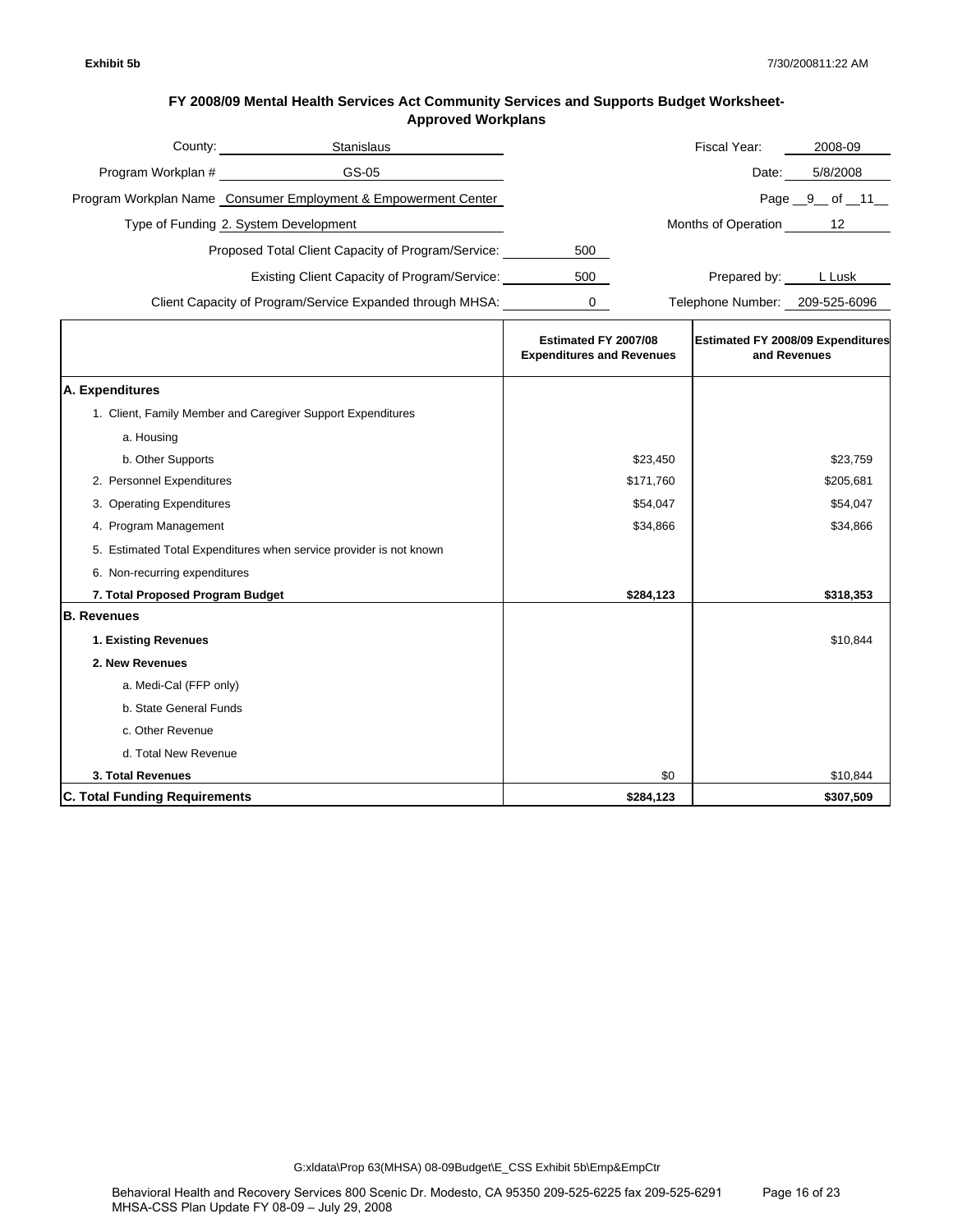| County:               | Stanislaus                                                |     | Fiscal Year:        | 2008-09           |
|-----------------------|-----------------------------------------------------------|-----|---------------------|-------------------|
| Program Workplan #    | OE-01                                                     |     | Date:               | 5/8/2008          |
| Program Workplan Name | Community Outreach & Engagement                           |     |                     | Page $10$ of $11$ |
|                       | Type of Funding 3. Outreach and Engagement                |     | Months of Operation | 12                |
|                       | Proposed Total Client Capacity of Program/Service:        | 600 |                     |                   |
|                       | Existing Client Capacity of Program/Service:              | 600 | Prepared by:        | L Lusk            |
|                       | Client Capacity of Program/Service Expanded through MHSA: |     | Telephone Number:   | 209-525-6096      |

|                                                                    | Estimated FY 2007/08<br><b>Expenditures and Revenues</b> | <b>Estimated FY 2008/09 Expenditures</b><br>and Revenues |
|--------------------------------------------------------------------|----------------------------------------------------------|----------------------------------------------------------|
| A. Expenditures                                                    |                                                          |                                                          |
| 1. Client, Family Member and Caregiver Support Expenditures        |                                                          |                                                          |
| a. Housing                                                         | \$739,183                                                | \$301,837                                                |
| b. Other Supports                                                  | \$1,033                                                  |                                                          |
| 2. Personnel Expenditures                                          | \$190,262                                                |                                                          |
| 3. Operating Expenditures                                          | \$360,647                                                | \$18,000                                                 |
| 4. Program Management                                              |                                                          | \$792,094                                                |
| 5. Estimated Total Expenditures when service provider is not known |                                                          |                                                          |
| 6. Non-recurring expenditures                                      |                                                          |                                                          |
| 7. Total Proposed Program Budget                                   | \$1,291,124                                              | \$1,111,931                                              |
| <b>B.</b> Revenues                                                 |                                                          |                                                          |
| 1. Existing Revenues                                               |                                                          | \$168,657                                                |
| 2. New Revenues                                                    |                                                          |                                                          |
| a. Medi-Cal (FFP only)                                             |                                                          |                                                          |
| b. State General Funds                                             |                                                          |                                                          |
| c. Other Revenue                                                   |                                                          |                                                          |
| d. Total New Revenue                                               | \$0                                                      | \$0                                                      |
| 3. Total Revenues                                                  | \$0                                                      | \$168,657                                                |
| <b>C. Total Funding Requirements</b>                               | \$1,291,124                                              | \$943,274                                                |

G:xldata\Prop 63(MHSA) 08-09Budget\E\_CSS Exhibit 5b\Comm O & E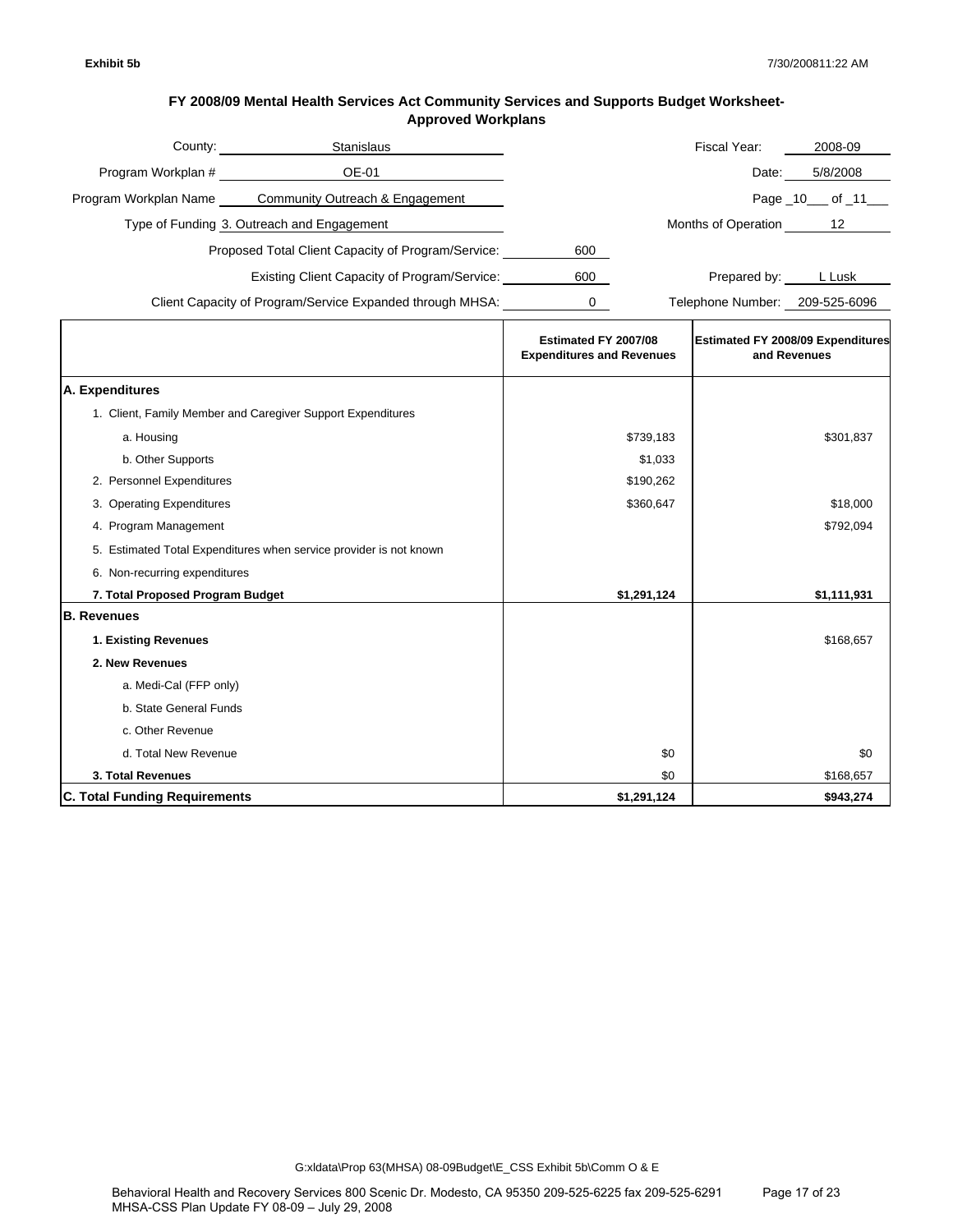| County:               | Stanislaus                                                |     | Fiscal Year:        | 2008-09           |
|-----------------------|-----------------------------------------------------------|-----|---------------------|-------------------|
| Program Workplan #    | Garden Gate Respite                                       |     | Date:               | 5/8/2008          |
| Program Workplan Name | OE-02                                                     |     |                     | Page $11$ of $11$ |
|                       | Type of Funding 3. Outreach and Engagement                |     | Months of Operation | 12                |
|                       | Proposed Total Client Capacity of Program/Service:        | 150 |                     |                   |
|                       | Existing Client Capacity of Program/Service:              | 150 | Prepared by:        | L Lusk            |
|                       | Client Capacity of Program/Service Expanded through MHSA: |     | Telephone Number:   | 209-525-6096      |

|                                                                    | Estimated FY 2007/08<br><b>Expenditures and Revenues</b> | <b>Estimated FY 2008/09 Expenditures</b><br>and Revenues |
|--------------------------------------------------------------------|----------------------------------------------------------|----------------------------------------------------------|
| A. Expenditures                                                    |                                                          |                                                          |
| 1. Client, Family Member and Caregiver Support Expenditures        |                                                          |                                                          |
| a. Housing                                                         | \$410,805                                                | \$210,280                                                |
| b. Other Supports                                                  |                                                          |                                                          |
| 2. Personnel Expenditures                                          |                                                          |                                                          |
| 3. Operating Expenditures                                          |                                                          |                                                          |
| 4. Program Management                                              |                                                          |                                                          |
| 5. Estimated Total Expenditures when service provider is not known |                                                          |                                                          |
| 6. Non-recurring expenditures                                      |                                                          |                                                          |
| 7. Total Proposed Program Budget                                   | \$410,805                                                | \$210,280                                                |
| <b>B.</b> Revenues                                                 |                                                          |                                                          |
| 1. Existing Revenues                                               |                                                          |                                                          |
| 2. New Revenues                                                    |                                                          |                                                          |
| a. Medi-Cal (FFP only)                                             |                                                          |                                                          |
| b. State General Funds                                             |                                                          |                                                          |
| c. Other Revenue                                                   |                                                          |                                                          |
| d. Total New Revenue                                               |                                                          |                                                          |
| 3. Total Revenues                                                  | \$0                                                      | \$0                                                      |
| <b>C. Total Funding Requirements</b>                               | \$410,805                                                | \$210,280                                                |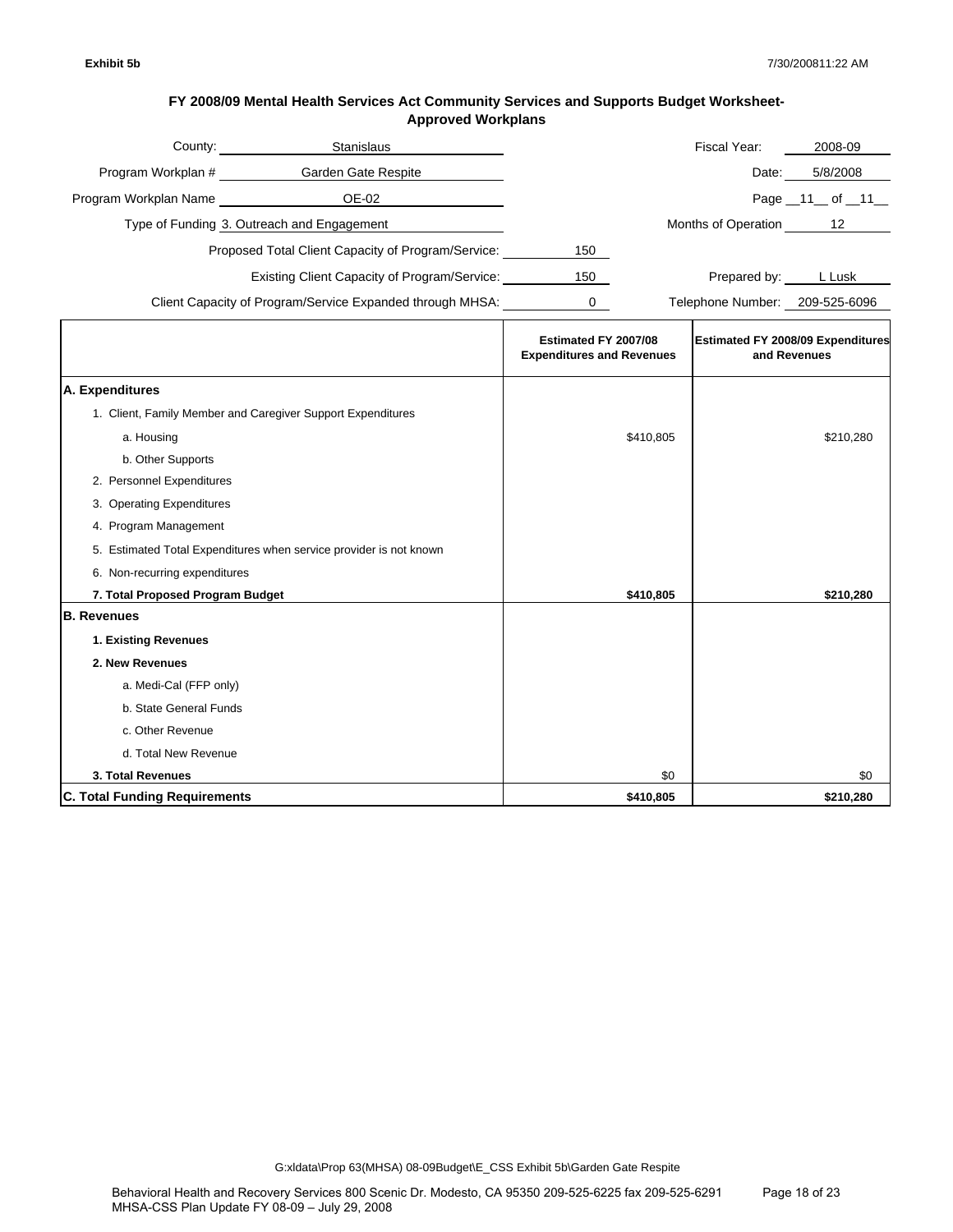| FY 2008/09 Mental Health Services Act Community Services and Supports Budget Worksheet- |
|-----------------------------------------------------------------------------------------|
| <b>Approved Workplans</b>                                                               |

|                                                                    | County: Stanislaus                                        |                                                          |             | Fiscal Year:                   | 2008-09                                                  |
|--------------------------------------------------------------------|-----------------------------------------------------------|----------------------------------------------------------|-------------|--------------------------------|----------------------------------------------------------|
|                                                                    |                                                           |                                                          |             | Date:                          | 5/8/2008                                                 |
|                                                                    |                                                           |                                                          |             |                                | Page _____ of ____                                       |
| Type of Funding 1. Full Service Partnership                        |                                                           |                                                          |             | Months of Operation 12         |                                                          |
|                                                                    | Proposed Total Client Capacity of Program/Service:        |                                                          |             |                                |                                                          |
|                                                                    | <b>Existing Client Capacity of Program/Service:</b>       |                                                          |             | Prepared by: LLusk             |                                                          |
|                                                                    |                                                           |                                                          |             |                                |                                                          |
|                                                                    | Client Capacity of Program/Service Expanded through MHSA: | $\mathbf{0}$                                             |             | Telephone Number: 209-525-6096 |                                                          |
|                                                                    |                                                           | Estimated FY 2007/08<br><b>Expenditures and Revenues</b> |             |                                | <b>Estimated FY 2008/09 Expenditures</b><br>and Revenues |
| A. Expenditures                                                    |                                                           |                                                          |             |                                |                                                          |
| 1. Client, Family Member and Caregiver Support Expenditures        |                                                           |                                                          |             |                                |                                                          |
| a. Housing                                                         |                                                           |                                                          | \$1,284,282 |                                | \$771,372                                                |
| b. Other Supports                                                  |                                                           |                                                          | \$684,584   |                                | \$1,537,266                                              |
| 2. Personnel Expenditures                                          |                                                           |                                                          | \$4,740,536 |                                | \$5,341,674                                              |
| 3. Operating Expenditures                                          |                                                           |                                                          | \$1,513,323 |                                | \$1,485,584                                              |
| 4. Program Management                                              |                                                           |                                                          | \$276,795   |                                | \$1,068,889                                              |
| 5. Estimated Total Expenditures when service provider is not known |                                                           |                                                          | \$0         |                                | \$0                                                      |
| 6. Non-recurring expenditures                                      |                                                           |                                                          | \$0         |                                | \$0                                                      |
| 7. Total Proposed Program Budget                                   |                                                           |                                                          | \$8,499,519 |                                | \$10,204,785                                             |
| <b>B. Revenues</b>                                                 |                                                           |                                                          |             |                                |                                                          |
| 1. Existing Revenues                                               |                                                           |                                                          | \$1,075,646 |                                | \$3,300,115                                              |
| 2. New Revenues                                                    |                                                           |                                                          | \$0         |                                | \$0                                                      |
| a. Medi-Cal (FFP only)                                             |                                                           |                                                          | \$0         |                                | \$0                                                      |
| b. State General Funds                                             |                                                           |                                                          | \$0         |                                | \$0                                                      |
| c. Other Revenue                                                   |                                                           |                                                          | \$0         |                                | \$0                                                      |
| d. Total New Revenue                                               |                                                           |                                                          | \$0         |                                | \$0                                                      |
| 3. Total Revenues                                                  |                                                           |                                                          | \$1,075,646 |                                | \$3,300,115                                              |
| <b>C. Total Funding Requirements</b>                               |                                                           |                                                          | \$7,423,873 |                                | \$6,904,670                                              |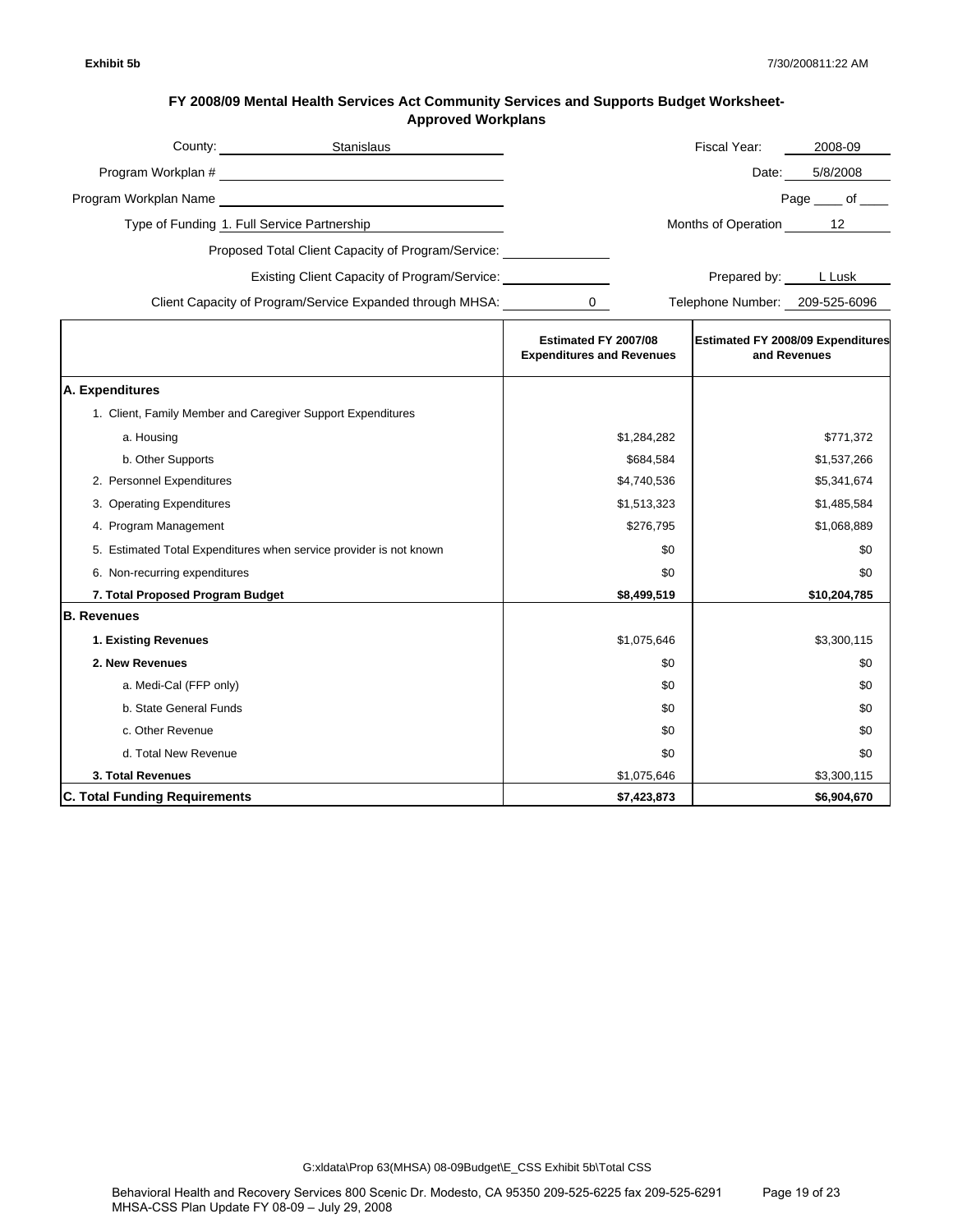# **Community Program Planning Process**

Stanislaus County has enjoyed the partnership of consumer/family members for many years. As active participants giving input in key processes usually involving large organizational change they have changed the culture of the organization. This was a key factor in the initial Community Planning Process in 2005. As a result, the level of consumer, family members, diverse ethnic groups and other stakeholders who participated during CSS planning is unprecedented in the history of BHRS. A wide variety of activities were utilized to ensure meaningful input was obtained from consumers, family members and individuals from diverse racial, ethnic and cultural communities as well as partner agencies. An extensive public awareness campaign was conducted in Stanislaus County to ensure inclusive and diverse input from the community. In addition to hundreds of pieces of input from individuals in the community, 94 different group-training meetings were conducted to ensure that consumers, family members and others would have the opportunity to provide leadership and meaningful community participation in the process.

Through the initial Community Planning Process, 1500 individuals of all ages gave over 2,500 pieces of input concerning what types of services are needed, how to make services better and easier to get. This input included suggestions of training methods and ideas of how to prevent long-term problems related to untreated mental illness. This information was obtained from a multitude of methods used to engage community groups and individuals to participate. This robust process, combined with new input from content experts on specific components has served and will continue to serve as a platform for subsequent planning processes such as Workforce Education and Training, Information Technology/Capital Facilities and others.

Because this CSS Plan Update does not include any new programs or program expansions, no additional community planning was required or conducted. Programs will continue to be funded according to the priorities established in earlier CSS planning process. The 30-day review and comment period serves as the additional opportunity to provide input to this update to the existing CSS Plan.

# **Documentation of the local 30-day review process**

June 19, 2008 – July 18, 2008; Public review and comment period

For ease of public comment, a feedback form is included (Spanish and English) as the last two pages of all documents in 30-day review and comment. The CSS Plan Update for FY08-09 included this feedback form with contact information for submission.

The CSS Plan Update for Fiscal Year 2008-2009 was made available to the public using the following methods:

- A copy was posted on Stanislaus County's MHSA website: [www.stanislausmhsa.com](http://www.stanislausmhsa.com/)
- Copies were sent to resource desks at 13 public library locations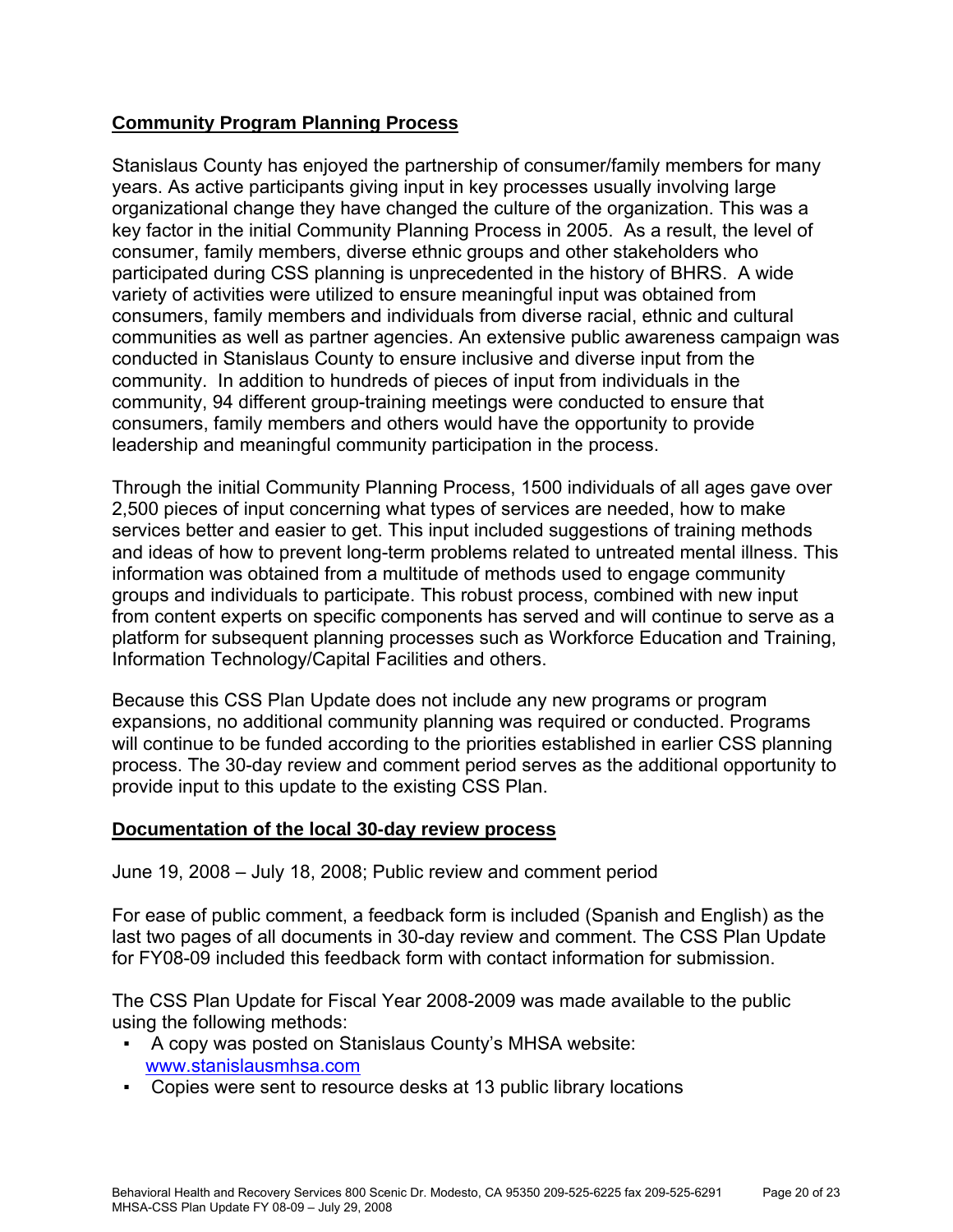- Electronic notification and flyers were sent to all BHRS service sites with a link to [www.stanislausmhsa.com](http://www.stanislausmhsa.com/) and announcing the posting of this report and requesting that copies be made available to service recipients upon request.
- Electronic mail or postal service notification was sent to Mental Health Board and Advisory Board for Substance Abuse Programs members announcing posting of this report.
- Communications were sent to Representative Stakeholder Steering Committee members notifying them of the start of the 30-day review period with information on how to obtain a copy of the report

The public was notified by:

Public Notice posted in seven (7) newspapers throughout Stanislaus County, including a newspaper serving the Latino Community. The notice included reference to [www.stanislausmhsa.com](http://www.stanislausmhsa.com/) and a phone number for requesting a copy of the report

A summary and analysis of any substantive input.

No comments were received.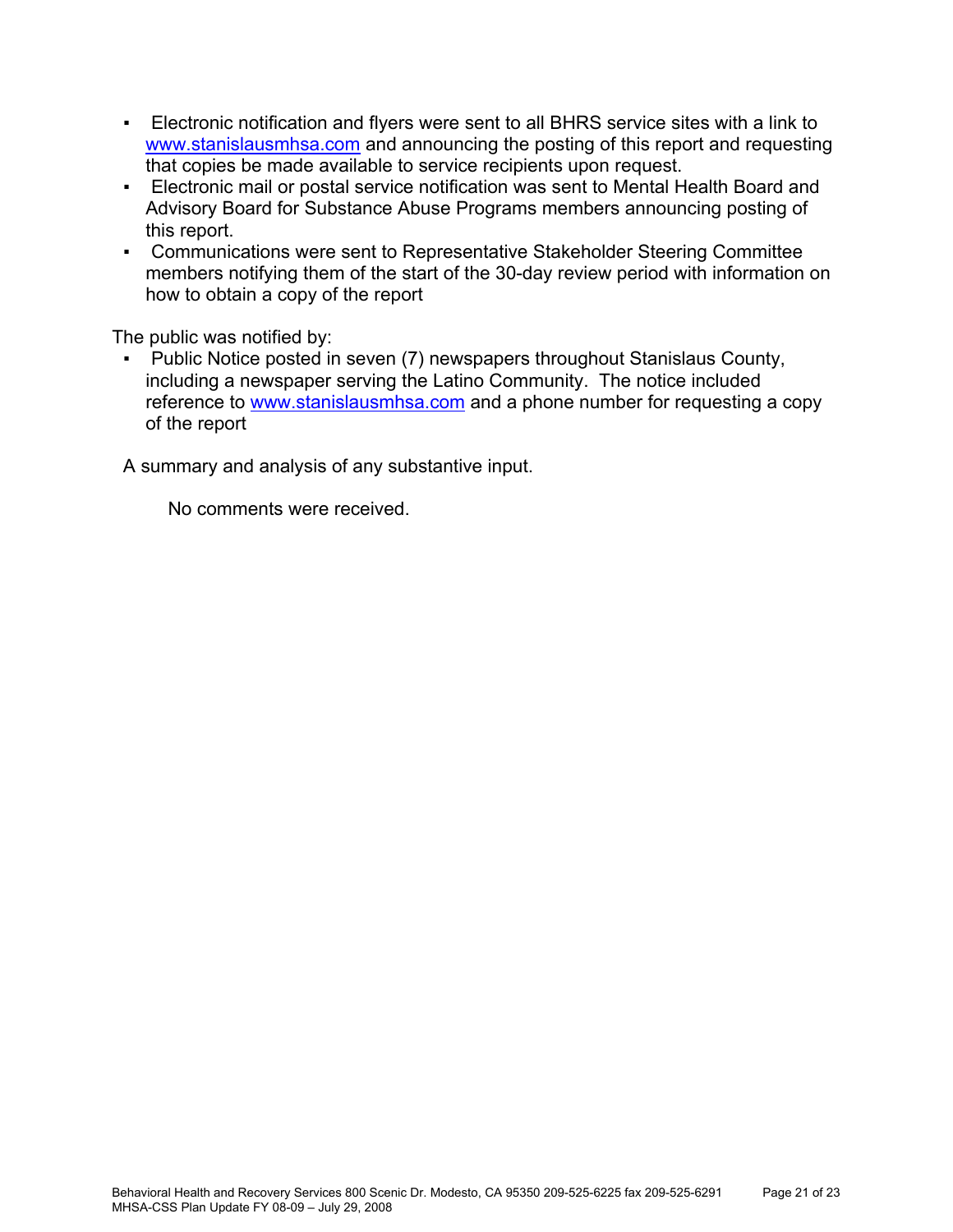| <b>Stanislaus County Behavioral Health &amp; Recovery Services</b><br>800 Scenic Drive, Modesto, CA 95350<br>209 525-6225 fax 209-525-6291<br>www.stanislausmhsa.com |                                                                            |  |
|----------------------------------------------------------------------------------------------------------------------------------------------------------------------|----------------------------------------------------------------------------|--|
|                                                                                                                                                                      | <b>Mental Health Services Act (MHSA) / Prop. 63</b>                        |  |
| <b>MHSA CSS Plan Update Fiscal Year 2008-2009</b><br><b>30-Day Public Comment Form</b>                                                                               |                                                                            |  |
|                                                                                                                                                                      | June 19, 2008 - July 18, 2008                                              |  |
| PERSONAL INFORMATION                                                                                                                                                 |                                                                            |  |
|                                                                                                                                                                      |                                                                            |  |
|                                                                                                                                                                      |                                                                            |  |
|                                                                                                                                                                      |                                                                            |  |
|                                                                                                                                                                      | MY ROLE IN THE MENTAL HEALTH COMMUNITY                                     |  |
| Client/Consumer<br><b>Family Member</b><br>Education<br><b>Social Services</b>                                                                                       | _ Service Provider<br><b>Law Enforcement/Criminal Justice</b><br>Probation |  |
|                                                                                                                                                                      | WHAT DO YOU SEE AS THE STRENGTHS OF THE PLAN UPDATE?                       |  |
|                                                                                                                                                                      |                                                                            |  |
|                                                                                                                                                                      | IF YOU HAVE CONCERNS ABOUT THE PLAN UPDATE, PLEASE EXPLAIN.                |  |
|                                                                                                                                                                      |                                                                            |  |